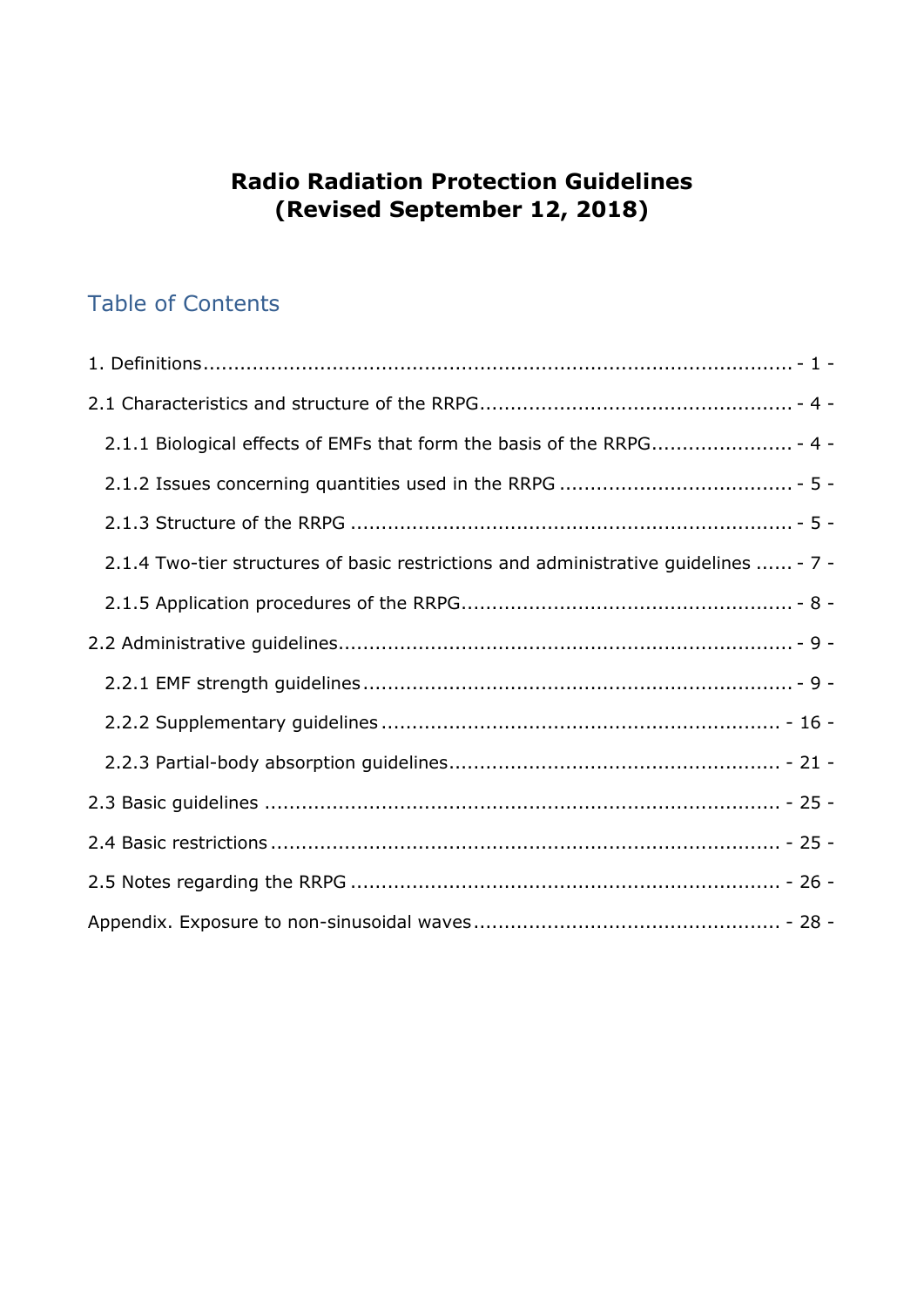### <span id="page-1-0"></span>**1. Definitions**

The following definitions shall be used in the interpretation of the Radio Radiation Protection Guidelines (hereinafter referred to as RRPG):

- (1) "Electromagnetic waves" is a general term for waves consisting of oscillating electric and magnetic fields that propagate through a vacuum or matter. Electromagnetic waves include low-frequency electromagnetic fields (hereinafter EMFs), those used for telecommunications (so-called radio waves), light radiating from the sun (infrared, visible, and ultraviolet), and radiation used for medical purposes (X-rays and gamma rays). Electromagnetic waves are largely classified as either ionizing radiation with a wavelength shorter than that of ultraviolet light or non-ionizing radiation with a wavelength longer than that of ultraviolet light.
- (2) The term "radio waves" refers to electromagnetic waves of up to 3 million MHz (3,000 GHz) in frequency, as specified in Article 2 of the Radio Law. The RRPG cover radio waves in the frequency range of 10 kHz to 300 GHz.
- (3) The RRPG are the safety guidelines recommended to ensure that there are no undesirable biological effects to the human body when exposed to EMFs (specifically in the frequency range of 10 kHz to 300 GHz) in radio wave use.
- (4) The term "basic guidelines" refers to the guidelines to determine the safety of the human body when exposed to EMFs. These are based on various biological effects that may occur to the human body when exposed to EMFs (such as thermal stress caused by body temperature rise and radio-frequency burn).
- (5) The term "basic restrictions" refers to the mandatory limitations on the quantities that closely correspond to all known biophysical interaction mechanisms with tissue that may lead to adverse health effects.
- (6) The term "administrative guidelines" refers to the guidelines based on measurable physical quantities (such as electric field strength, magnetic field strength, magnetic flux density, power density, current, and specific absorption rate) for practical application to the assessment of compliance with the basic guidelines and basic restrictions. The administrative guidelines consist of EMF strength guidelines, supplementary guidelines, and partial-body absorption guidelines.
- (7) The term "EMF strength guidelines" refers to the guidelines used to evaluate the safety of a space based on electric field strength, magnetic field strength, power density, and magnetic flux density in that space.
- (8) The term "partial-body absorption guidelines" refers to the guidelines used for the detailed evaluation in accordance with the basic guidelines when a part of the human body is intensively exposed to EMFs from radio devices used in extremely close proximity to the human body.
- (9) The term "supplementary guidelines" refers to the guidelines used for detailed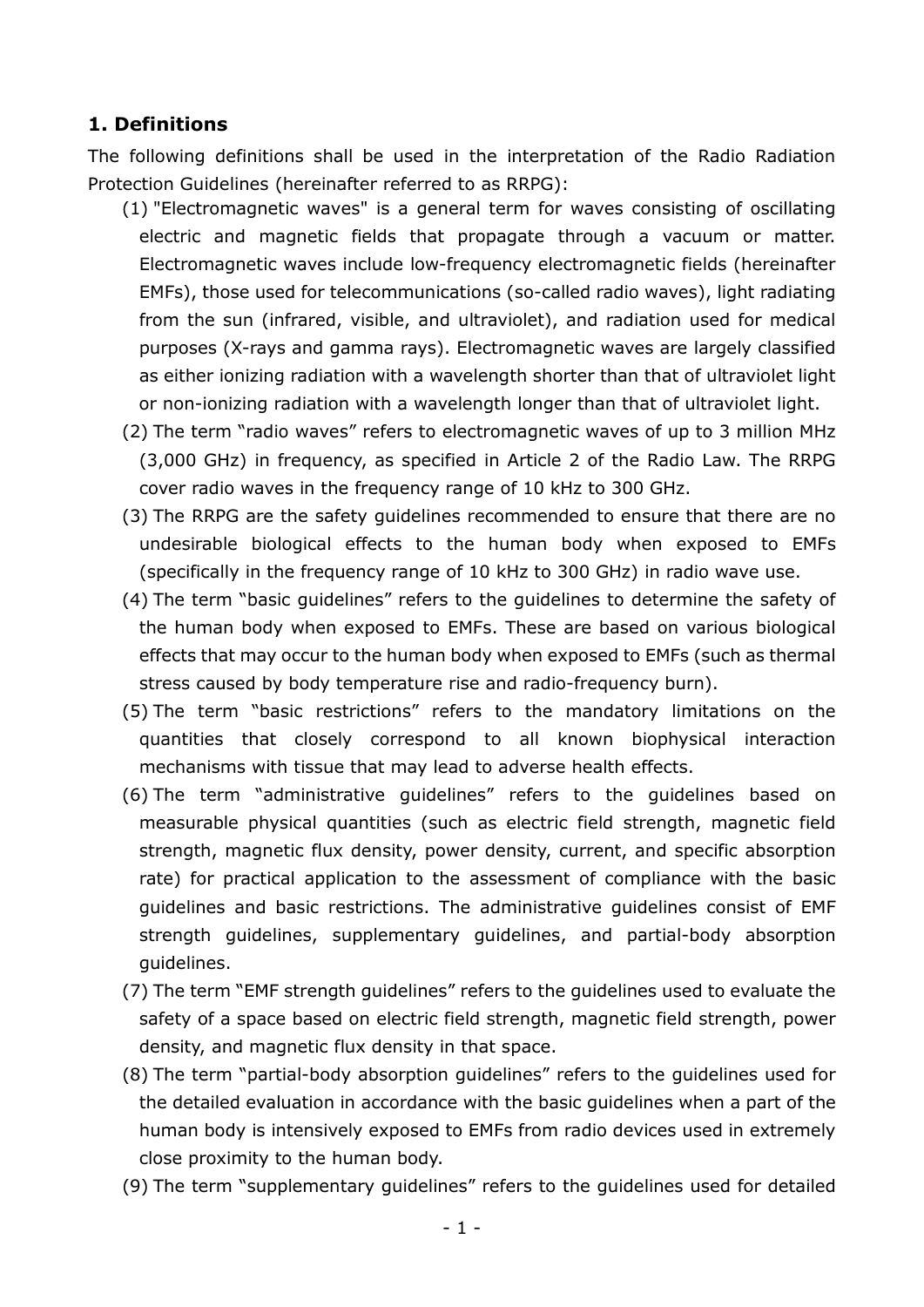evaluation in accordance with the basic guidelines when the EMF strength guidelines are not satisfied. These guidelines mitigate or exempt the application of the EMF strength guidelines when the following information is explicitly identified: the condition of exposure to EMFs (e.g., non-uniform, local, or superficial exposure), target biological effect (e.g., contact current or induced current), and the characteristics of EMF sources (e.g., antenna power and frequency range).

- (10) The term "controlled environment" refers to an environment where exposure of the human body to EMFs is well understood and the source of the radio waves is identified such that it is properly controlled according to the RRPG. For example, a working environments in which radio waves are handled on a routine basis (such as broadcasting facilities and high-frequency utilizing factories) are considered controlled environments.
- (11) The term "general environment" refers to an environment where exposure of the human body to EMFs is not well understood such that proper measures cannot be taken and uncertain factors therefore exist. For example, ordinary living environments are considered general environments. In such environments, stricter guideline values are applied compared to those in controlled environments.
- (12) The term "specific absorption rate (SAR)" refers to the amount of energy absorbed by a unit mass of human body tissue per unit time when exposed to EMFs. The average of the SARs over the entire human body is defined as the "whole-body average SAR," and the average of the SARs over a certain mass (e.g., 1 or 10 g) of tissue in one part of the human body is defined as the "local SAR."
- (13) "Electromagnetic fields (EMFs)" is a general term for electric and magnetic fields.
- (14) "Electric field strength" refers to the strength of the electric field of an EMF.
- (15) "Magnetic field strength" refers to the strength of the magnetic field of an EMF.
- (16) "Power density" refers to the amount of power passing through the unit area of a plane normal to the propagation direction of electromagnetic waves. The incident power density should be evaluated for all spaces that may be occupied by the human body. However, the evaluation itself should, in principle, be performed in the absence of the human body.
- (17) The term "induced current" refers to current generated by electromagnetic induction. In this document, it refers to the current generated by electromagnetic induction inside the human body when exposed to EMFs.
- (18) The term "contact current" refers to the current that flows through the human body via the contact point when a grounded person touches an ungrounded conductive object placed under EMF exposure.
- (19) The term "contact hazard" refers to a situation that may potentially cause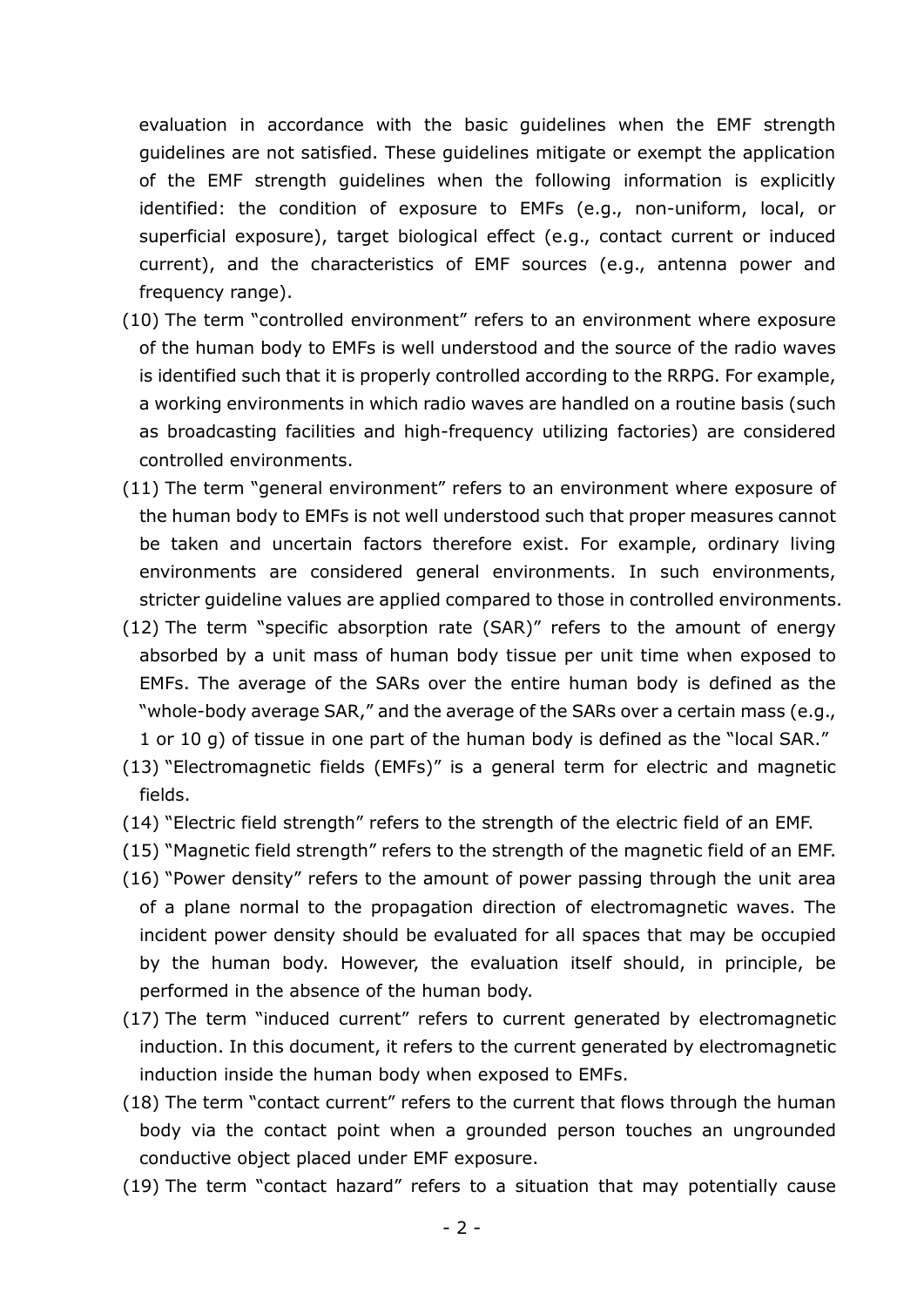contact current.

- (20) The term "ungrounded condition" refers to a condition where induced current does not flow to the ground so that the influence of the earth is negligible.
- (21) The term "uniform exposure" refers to exposure where EMFs of the space to be occupied by the human body can be regarded as nearly uniform and the whole human body is exposed to EMFs. This type of exposure includes cases when the free-space impedance is not 120π Ω. In free space, EMFs can be regarded as uniform when the distance from the EMF sources is sufficiently greater than the height of a human (for example, 15 m or more for frequencies up to 0.3 MHz, 10 m or more for 0.3 MHz to 300 MHz, and 5 m or more for 300 MHz and above).
- (22) The term "non-uniform exposure" refers to exposure that cannot be regarded as uniform.
- (23) The term "localized exposure" refers to exposure where a part of the human body is intensively exposed to EMFs. This type of exposure includes exposure to EMFs from an antenna that is smaller than a human body and placed in extremely close proximity to a human body as well as spot exposure to short wavelength radio waves.
- (24) The term "whole-body exposure" refers to exposure where the entire body is exposed to EMFs without any localized exposure. An exposure that is not necessarily uniform but not classified as localized exposure falls into this classification.
- (25) The term "averaging time" refers to a time period for the measurement of electromagnetic quantities, which is set in accordance with the biological effects of concern to evaluate the compliance with a guideline value. The averaging times specified by the RRPG are 1 s or less for stimulation effects and 6 min for thermal effects.
- (26) The term "far field" refers to EMFs in regions more distant than both  $2D^2/\lambda$  and λ/2π from EMF sources and where there is no reflection or scattering. Here, D is the maximum dimension of the antenna, and  $\lambda$  is the free space wavelength.
- (27) The term "near field" refers to EMFs in any non-far field regions.
- (28) The term "root mean square (hereinafter rms)" refers to the square root of the mean of the squares of a given quantity over the period of a periodic wave. The rms values of the electric field strength and magnetic field strength of periodically varying EMFs are associated with Joule heat.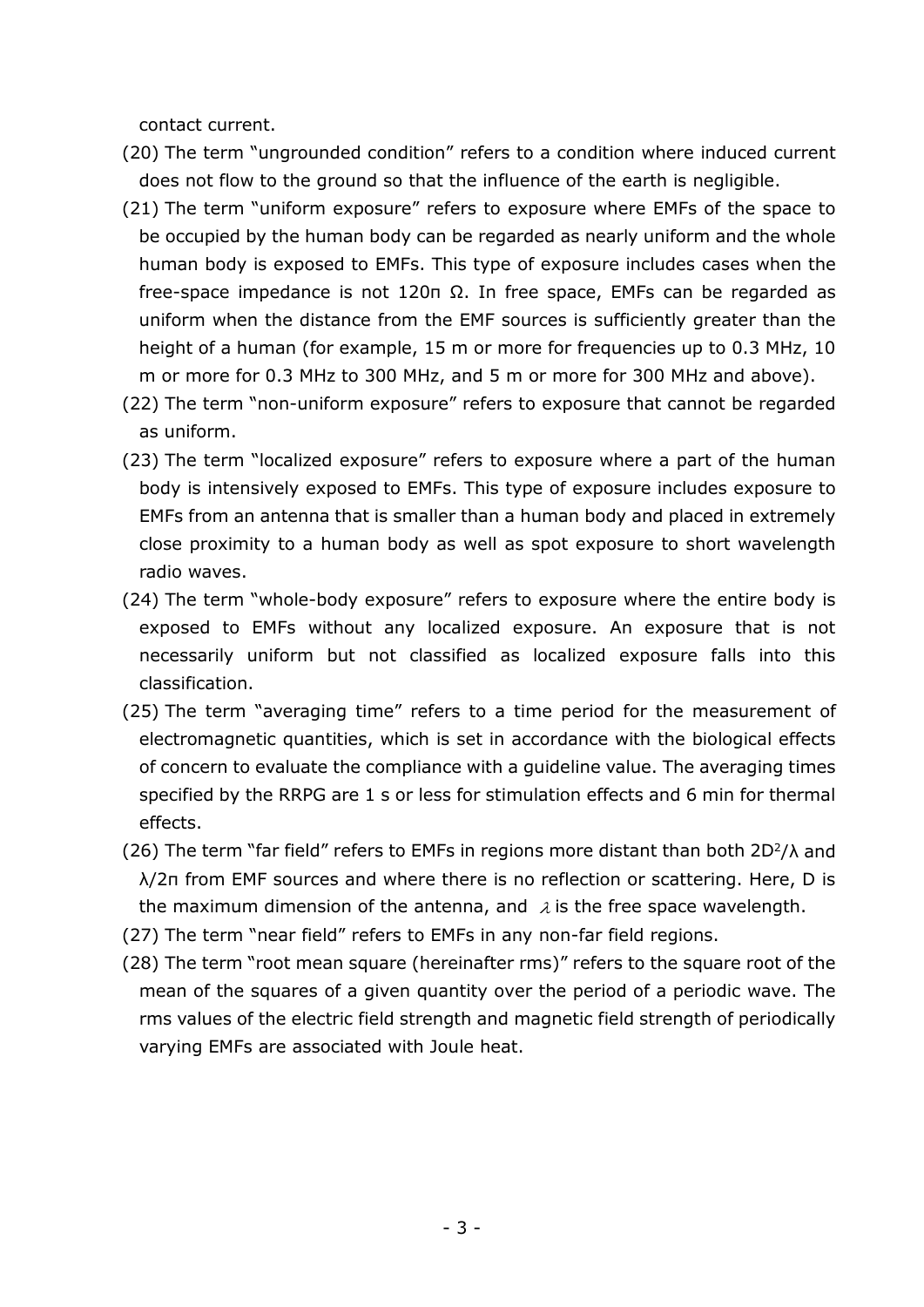## <span id="page-4-0"></span>**2.1 Characteristics and structure of the RRPG**

#### <span id="page-4-1"></span>**2.1.1 Biological effects of EMFs that form the basis of the RRPG**

Each tissue type in the human body is regarded as a dielectric object having a certain electric constants. Theoretical analyses have been performed on the interactions of EMFs with the human body in terms of its electrical characteristics. Experimental analysis methods have also been established for said interactions using human phantoms with appropriate permittivity and conductivity. According to the outcomes of the above-mentioned research, the interactions of EMFs with the human body are classified roughly into the following three types: thermal effects, stimulation effects, and others (see Table 1).

| Biological effects                 |                                                           | Factors of<br>biological change                                                                                  | Quantities to be<br>evaluated                                                                   | Relation to<br>electromagnetic<br>waves                     |
|------------------------------------|-----------------------------------------------------------|------------------------------------------------------------------------------------------------------------------|-------------------------------------------------------------------------------------------------|-------------------------------------------------------------|
| Thermal<br>effects                 | Whole-body<br>temperature<br>rise<br>Local<br>temperature | Thermoregulatory<br>responses<br>Core temperature<br>rise<br>Thermal stress<br><b>Tissue</b><br>temperature rise | Whole-body average<br><b>SAR</b><br>Temperature rise<br>(core)<br>Local SAR<br>Temperature rise | Macroscopic<br>interaction<br>(dosimetric<br>approaches are |
| rise<br><b>Stimulation effects</b> |                                                           | Excitation of<br>nerves and<br>muscles due to<br>current stimulation                                             | (local tissue)<br>Internal electric<br>field strength                                           | applicable)                                                 |
| Other effects                      |                                                           | Unknown                                                                                                          | EMF strength, etc.<br>(modulation<br>frequency)                                                 | Microscopic<br>interaction                                  |

| Table 1 Relationship between electromagnetic waves and biological effects |  |  |  |
|---------------------------------------------------------------------------|--|--|--|
|                                                                           |  |  |  |

Among these biological effects, many research outcomes on thermal and stimulation effects have been accumulated. According to them, the causal relationship between those effects and EMF strength was quantitatively identified in most cases. Specifically, stimulation effects have been identified to occur mainly in the low-frequency range of up to 10 MHz, and thermal effects occur mainly at radio frequency range of 100 kHz and above. Meanwhile, no other biological effects besides thermal and stimulation effects have been identified as phenomena *in vivo*, and no evidence has been shown that these effects cause any adverse health effects.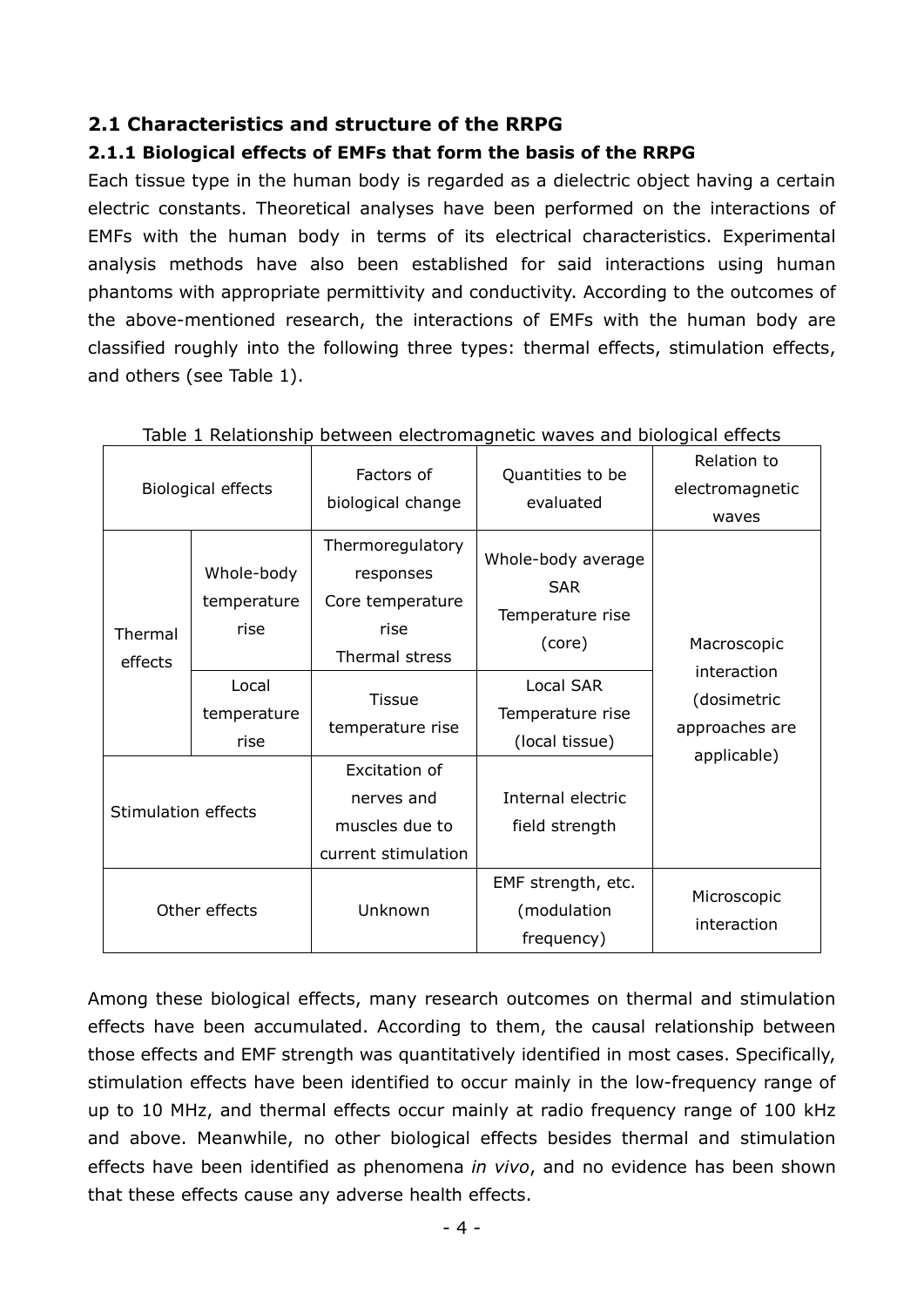Therefore, the RRPG deal only with thermal and stimulation effects as biological effects of EMFs. The RRPG also consider effects caused by pulsed waves and modulated waves, which are regarded as thermal or nerve stimulation effects. In addition, the contact current in association with EMFs is also considered even though it is not directly caused by EMFs.

It should be noted that while safety guidelines for EMF exposure have also been established in other countries based on similar concepts to those above, it has not been shown that exposure to EMFs complying with these guidelines causes adverse health effects by thermal, stimulation, or other biological effects.

#### <span id="page-5-0"></span>**2.1.2 Issues concerning quantities used in the RRPG**

The thermal effects that EMFs cause inside the human body are body temperature rise or tissue temperature rise due to the generation of Joule heat in the tissue. This temperature rise is closely related to the amount of energy absorbed by the tissue and is evaluated in terms of the specific absorption rate (SAR), which is the amount of energy absorbed by a unit mass of tissue per unit time. Meanwhile, the stimulation effects are related to the strength of the electric field induced inside human tissues. SAR is considered to be dependent on the strength of electric field induced inside human tissues and the conductivity of the tissues.

As explained above, the biological effects of EMFs are closely related to the electric field strength inside human tissues. However, because the electric field strength inside human tissues cannot be measured directly, it is necessary to estimate the electromagnetic phenomena inside the human body using an alternative method. At present, such estimation procedures have only been established and standardized for limited types of radio devices. Therefore, using quantities that represent electromagnetic phenomena inside the human body for evaluation is currently not always practical.

The RRPG must provide a way to quickly assess the safety of cases where people use radio devices in various situations. The RRPG cannot serve as safety guidelines effectively if they are described only in terms of quantities representing the electromagnetic phenomena inside the human body, which cannot be measured directly. For this reason, it is necessary to convert the electromagnetic phenomena inside the human body into measurable quantities (such as electric and magnetic field strength) and use them to assess safety.

#### <span id="page-5-1"></span>**2.1.3 Structure of the RRPG**

The evaluations that require the RRPG are roughly classified into the following three cases:

(i) Evaluation of the EMF environment of a target space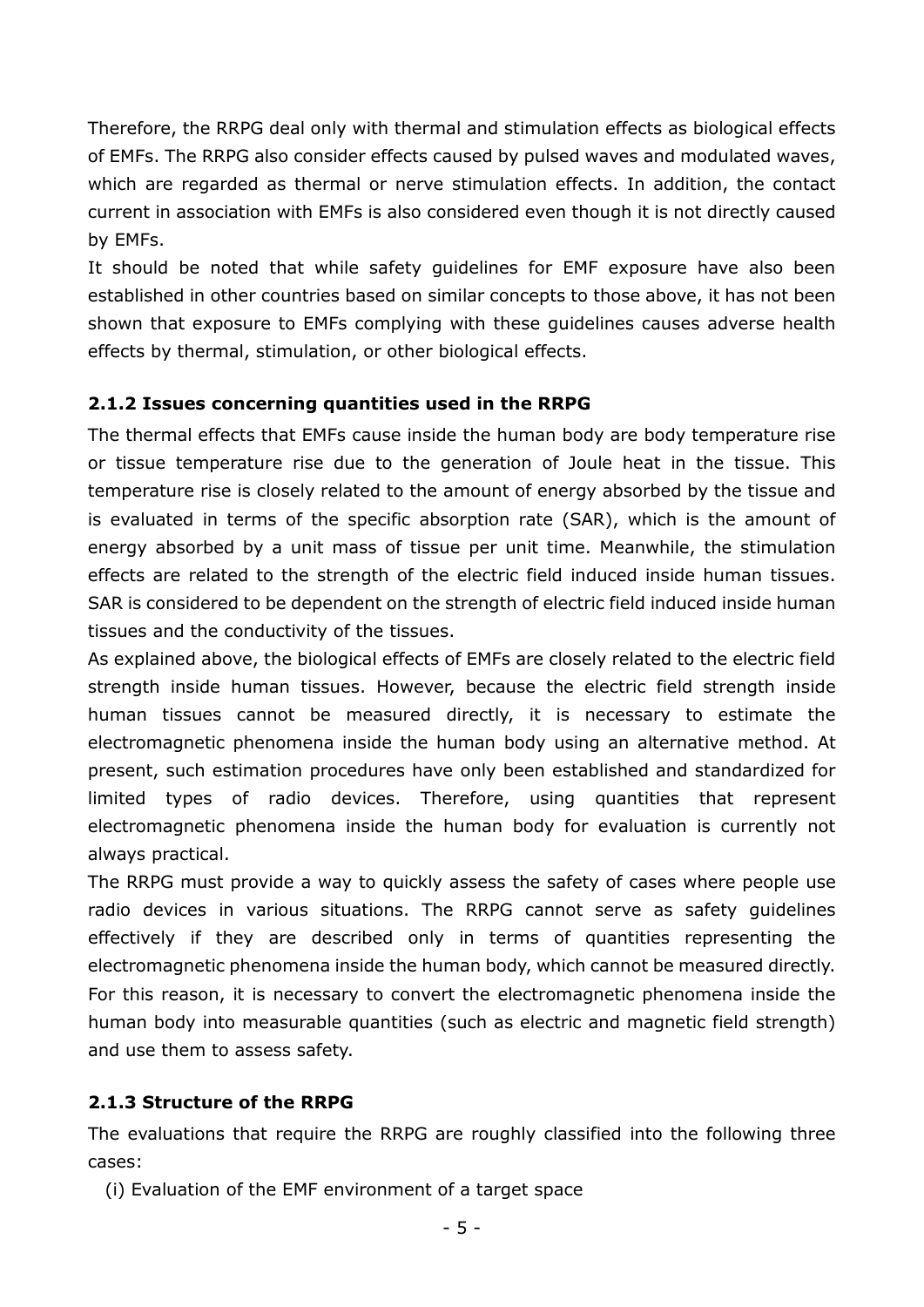- (ii) Evaluation of emissions from radio devices and how these devices are used
- (iii) Evaluation of protective measures against EMF exposure

For (i), EMFs in the target space in the absence of the human body are evaluated. If the EMF sources are sufficiently far away and there are no metallic or other objects that could scatter radio waves nearby, electromagnetic phenomena inside the human body in a given space can be regarded as having an almost certain relationship with electric and magnetic field strengths measured in the same space without the presence of the human body. Under such conditions, electric and magnetic field strengths measured in the absence of the human body can be used to describe the "EMF strength guidelines" presented herein. Because EMFs to be evaluated by the RRPG are typically near field and/or non-uniform, cases where the EMF strength guidelines can be directly applied are limited. Evaluation in terms of only the space may not be appropriate for EMF environments that do not satisfy such conditions. For such EMF environments, case (ii) may be more relevant.

For (ii), the interaction of the EMF sources with the human body are evaluated. The evaluation can be regarded as for the EMF sources themselves if the sources and human body have a constant positional relationship. This means that the evaluation must be performed based on an understanding of the electromagnetic phenomena inside the human body in most cases, aside from the case where the EMF sources are sufficiently far for case (i) to be applied. The guidelines for evaluation based on electromagnetic phenomena inside the human body (except the evaluation for protection against stimulation effects) are referred to as the "basic guidelines."

In addition, "mandatory limitations on the quantities that closely match all known biophysical interaction mechanisms with tissue that may lead to adverse health effects" for protection against stimulation effects in the low-frequency range (10 kHz to 10 MHz) are referred to as the "basic restrictions."

However, some of the basic guidelines and basic restrictions are described using quantities that cannot be measured easily, so the RRPG cannot be expected to be practically effective if the basic guidelines or basic restrictions are to be used for the evaluation of all the case (ii). To address this issue with case (ii) practically, guidelines based on measurable electromagnetic quantities must be established. In addition, guidelines for contact current must be established in the EMF strength guidelines for situations where protection against contact hazards is not implemented. The guidelines introduced for the above-mentioned purposes are called the "supplementary guidelines." The supplementary guidelines are specified based on the basic guidelines, basic restrictions, and international guidelines concerning contact current to supplement the EMF strength guidelines. The supplementary guidelines consist of the following three clauses:

(1) non-uniform or localized exposure to EMFs,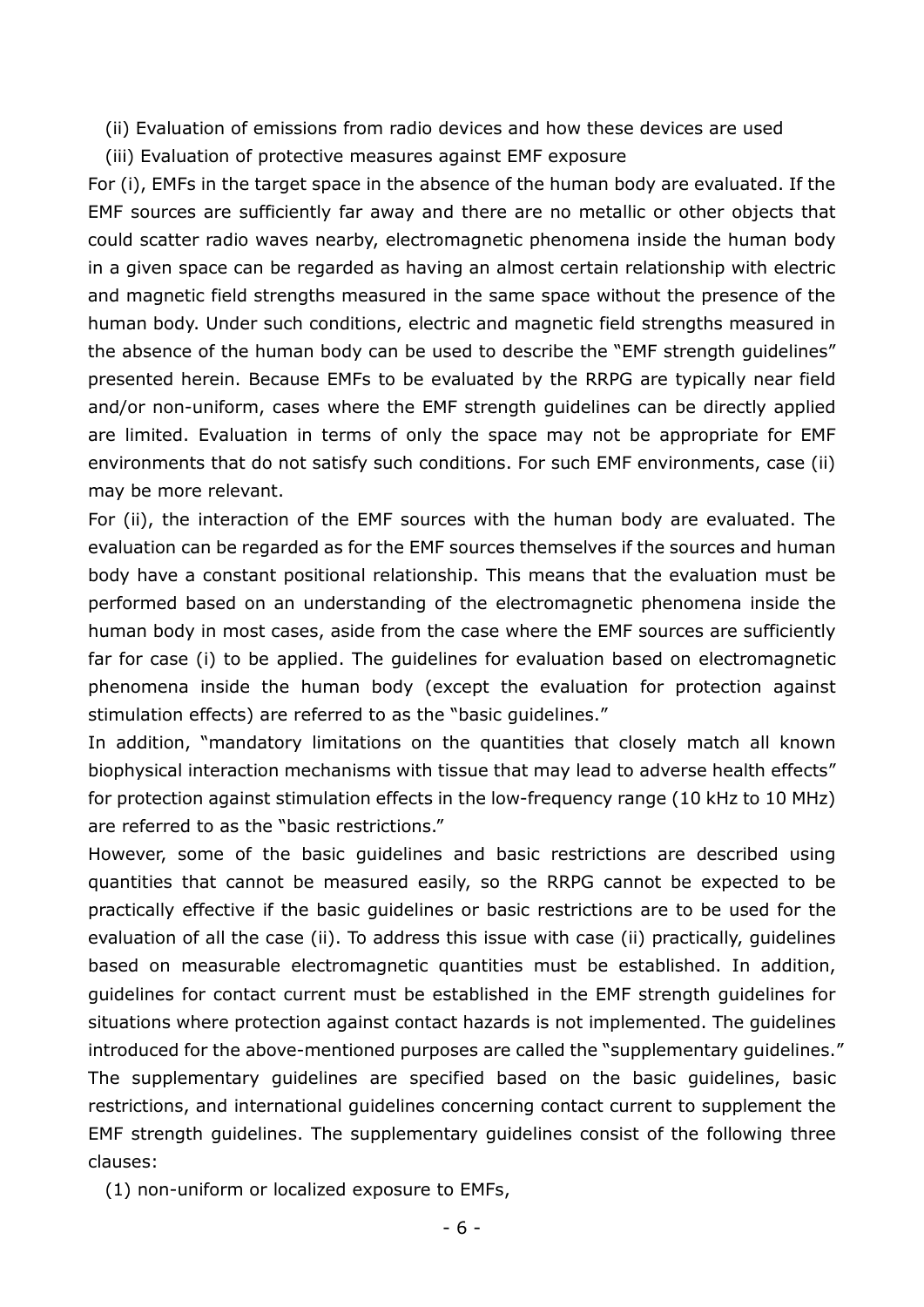- (2) contact current, and
- (3) induced ankle current.

It should be noted that supplementary guidelines (1) and (3) (Section 2.2.2) are used for simplified evaluation of electromagnetic phenomena inside the human body as a substitute for the basic guidelines and/or basic restrictions, and such evaluation should, in principle, be performed using the basic guidelines or basic restrictions wherever possible.

Case (iii) includes the requirement of direct evaluation of electromagnetic phenomena inside the human body. For this case, the evaluation must be performed using the partial-body absorption guidelines in principle, especially when the frequency is 100 kHz and above and the human body is within 20 cm (10 cm for frequencies of 300 MHz and above) of the EMF sources. In case the partial-body absorption guidelines are not applicable, evaluation using the basic guidelines and/or basic restrictions must be performed. In such cases, research institutes must be involved to carefully perform estimation and evaluation.

As stated above, the RRPG consist of the EMF strength guidelines, supplementary guidelines, partial-body absorption guidelines, basic guidelines, and basic restrictions. Among these, the EMF strength guidelines, supplementary guidelines, and partial-body absorption guidelines are provided to deal practically with actual cases. These three guidelines are considered administrative guidelines. The basic guidelines and basic restrictions form the basis of the administrative guidelines as well as providing a rational basis for determining safety in cases where the administrative guidelines cannot confirm the safety of the exposure.

The RRPG are established based on the latest scientific research outcomes and actual conditions of radio wave use. Therefore, they must be complemented or revised in response to changes in these conditions. The advancement of research on the biological effects of EMFs is primarily reflected in the basic guidelines and/or basic restrictions, while the advancement of research on methods to measure and estimate electromagnetic phenomena inside the human body and the consistency with actual society in response to changes in radio wave use are reflected in the administrative guidelines. Given their nature, the administrative guidelines should be revised when necessary, while the basic guidelines and basic restrictions should not be readily revised.

#### <span id="page-7-0"></span>**2.1.4 Two-tier structures of basic restrictions and administrative guidelines**

To make RRPG-based evaluation reliable, the RRPG must be used properly, and unexpected changes in the electromagnetic environment must be controlled. When these requirements can be met, the administrative guidelines (EMF strength guidelines and supplementary guidelines), which are derived based on the basic guidelines and/or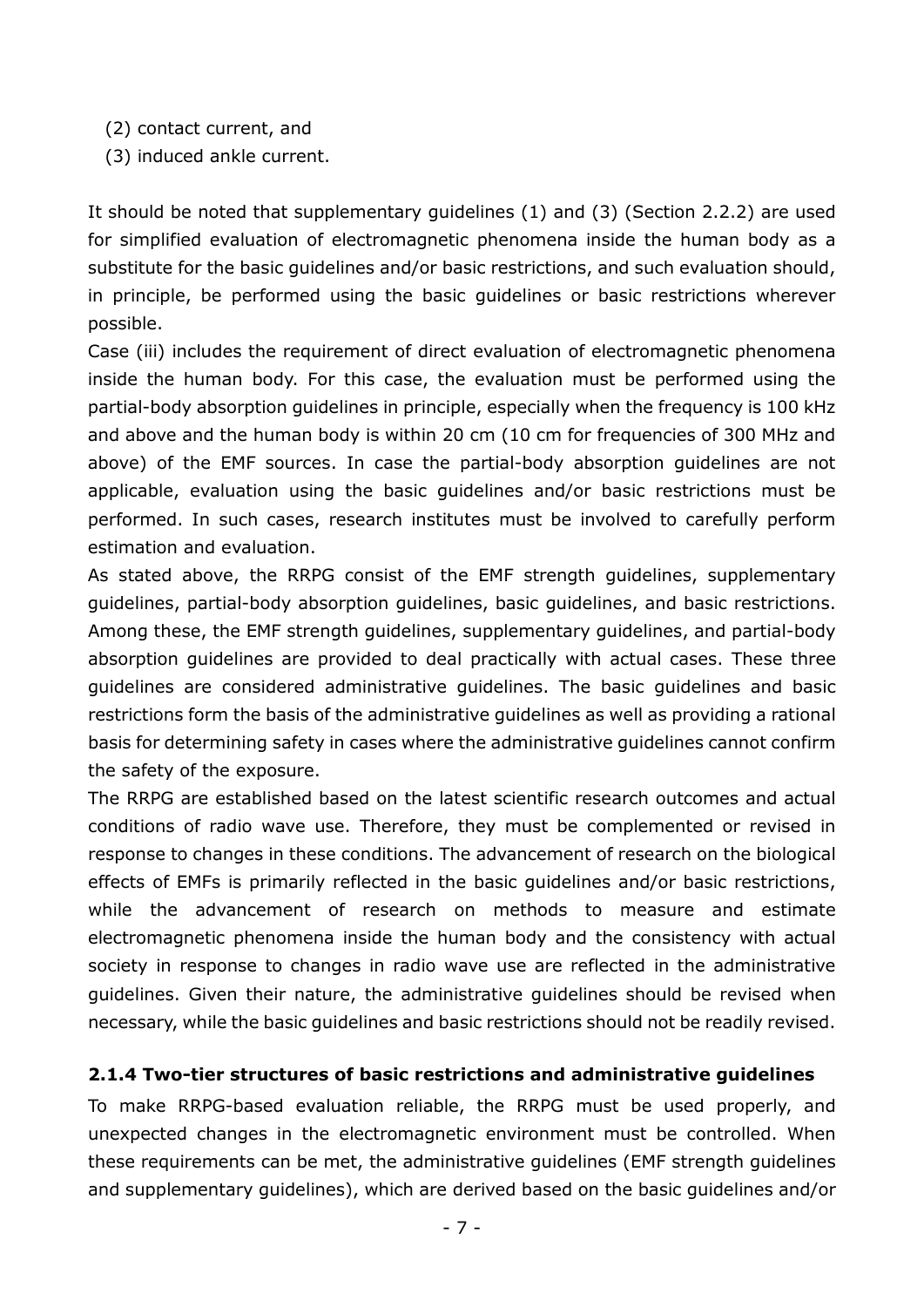basic restrictions, should be applied. However, if the conditions of radio wave use are not understood correctly, an EMF environment that does not satisfy the basic guidelines or basic restrictions may be formed without awareness, and actions based on the awareness of the existence of such EMFs cannot be expected. To ensure adequate safety even under such a condition, appropriate guidelines must be established in consideration of additional safety factors as a rational measure, as with the safety guidelines established in other countries.

From the above-mentioned perspective, the EMF environments covered by the administrative guidelines are divided into controlled and general environments according to the following definitions: in a controlled environment, the objectives of the RRPG are well understood and the EMF environment is kept under control; in a general environment, neither the RRPG nor the conditions of radio wave use are well understood. For a general environment, additional safety factors are applied to guideline values for a controlled environment, equating to approximately fivefold stricter guideline values in terms of power density, taking into account of a higher degree of uncertainty due to insufficient EMF control compared to a controlled environment.

For the basic restrictions relevant to protection against stimulation effects caused by low-frequency EMFs (10 kHz to 10 MHz), different guideline values are also set for general and controlled environments.

#### <span id="page-8-0"></span>**2.1.5 Application procedures of the RRPG**

The procedures to apply the RRPG, which consist of the administrative guidelines (EMF strength guidelines, supplementary guidelines, and partial-body absorption guidelines), basic guidelines, and basic restrictions, are described below.

In actual evaluation procedures, the EMF strength guidelines are applied first, regardless of the conditions, such as the types of EMF sources. When the actual conditions of radio wave use are well understood and in line with the objectives of the RRPG, the guideline values for a controlled environment should be applied; otherwise, those for a general environment should be applied. When the EMF strength guidelines are satisfied throughout the space to be evaluated, the space is deemed safe.

The EMFs in a space to be evaluated are often non-uniform or near field, so the EMF strength tends to be overestimated. If the EMF strength guidelines are not satisfied for this reason, detailed evaluation can be performed using the supplementary guidelines to determine the safety. Further, if the supplementary guidelines are not applicable, such as in cases where the human body is in close proximity to EMF sources, evaluation can be performed using the partial-body absorption guidelines.

If a space fails to satisfy the guidelines for a general environment by evaluation according to the above-mentioned procedures, it must be made a controlled environment, or measures must be taken to satisfy the guidelines. Failing to satisfy the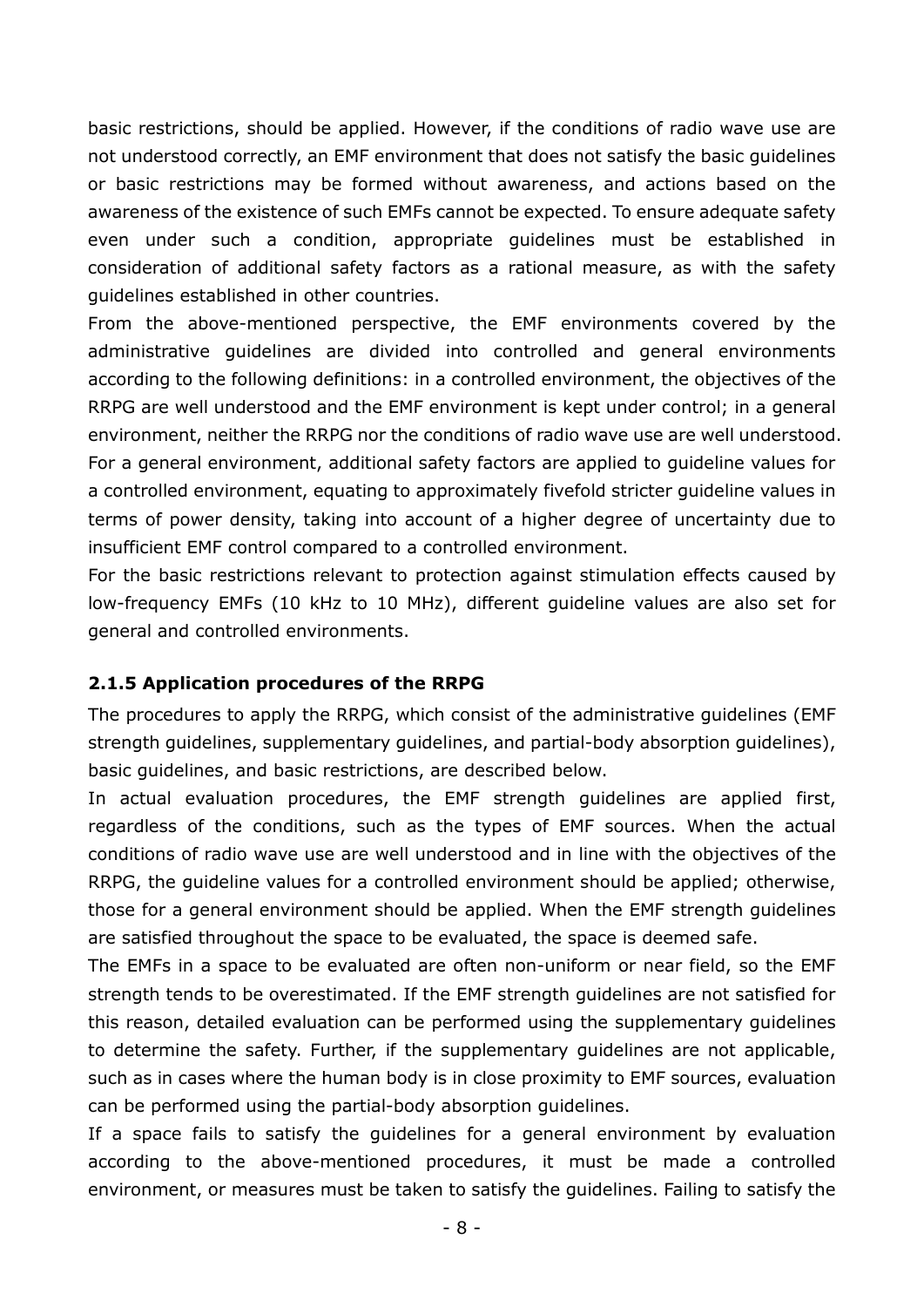administrative guidelines suggests the possibility of failing the basic guidelines and/or basic restrictions as well. In such a case, protective measures must be taken to satisfy the administrative guidelines, or evaluation based on the basic guidelines or basic restrictions must be performed to identify potential hazards to the human body more directly.

Evaluations based on the basic guidelines and/or basic restrictions may entail issues such that measurement and estimation methods for quantities used to specify the guideline values are not well established. If this is the case, evaluation must be performed according to the method deemed appropriate by research institutions.

# <span id="page-9-0"></span>**2.2 Administrative guidelines**

The administrative guidelines are derived based on the basic guidelines and basic restrictions. The actual evaluation of EMF environments is performed using mainly the administrative guidelines. These guidelines consist of the EMF strength guidelines, supplementary guidelines, and partial-body absorption guidelines.

# <span id="page-9-1"></span>**2.2.1 EMF strength guidelines**

(1) Controlled environment

The EMF strength guideline values applicable to controlled environments are listed in Tables 2 (a) and 2 (b). For the frequency range of 100 kHz to 10 MHz, the values in both tables must be satisfied. When a specific part of an evaluated space fails to satisfy any of the guideline values in these tables, the supplementary guidelines specified in Section 2.2.2 (1) should be applied.

Figures 1 and 2 show graphical representations of the guideline values in Tables 2 (a) and 2 (b).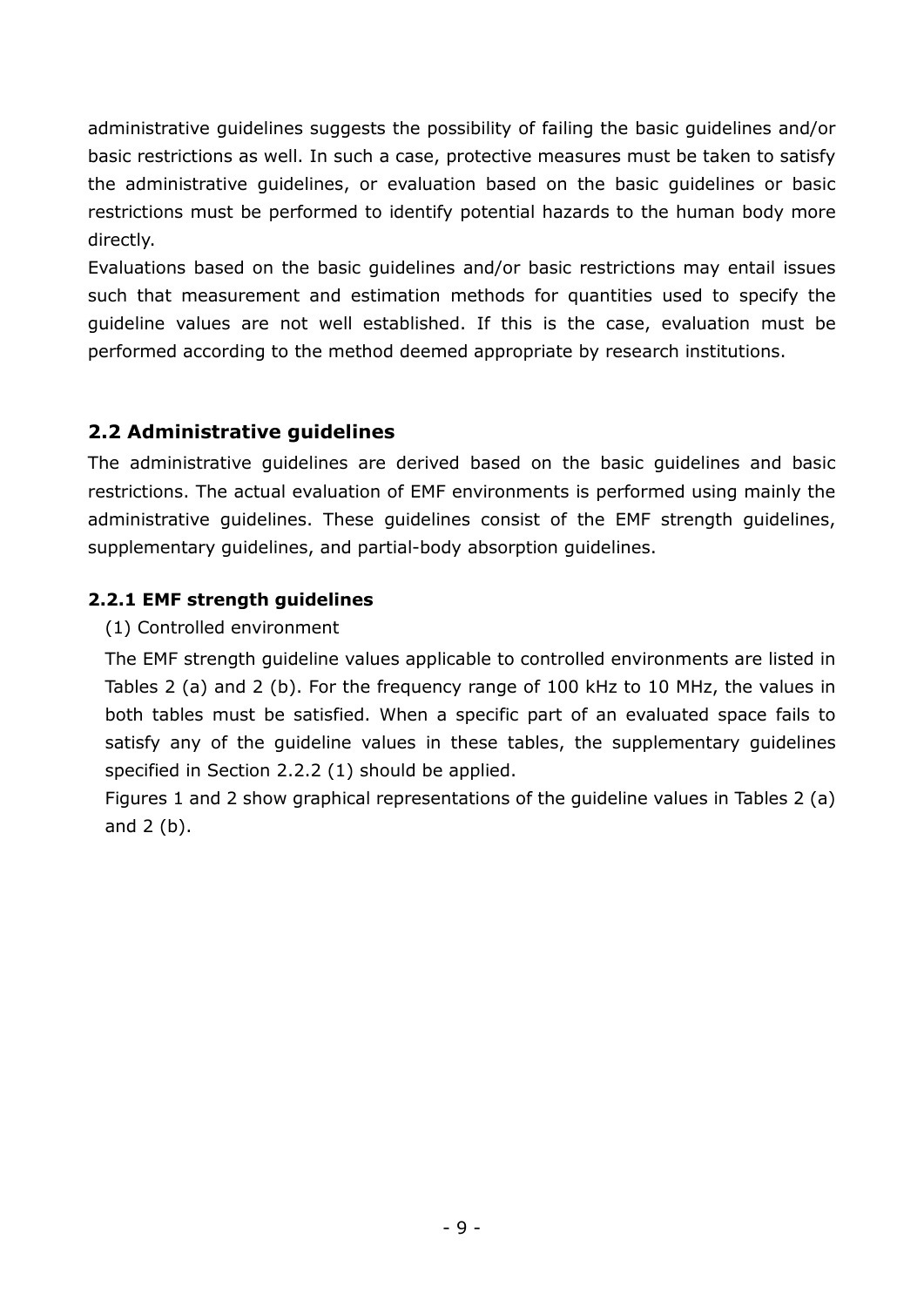| rms electric field                       | rms magnetic field  | Power density                  |  |  |  |  |
|------------------------------------------|---------------------|--------------------------------|--|--|--|--|
| strength                                 | strength            | $S \sim \lceil mW/cm^2 \rceil$ |  |  |  |  |
| E[V/m]                                   | H [A/m]             |                                |  |  |  |  |
| 614                                      | 4.9f $(MHz)^{-1}$   |                                |  |  |  |  |
|                                          | $(49-1.63)$         |                                |  |  |  |  |
| $1,842f (MHz)^{-1}$<br>4.9f $(MHz)^{-1}$ |                     |                                |  |  |  |  |
| $(614 - 61.4)$                           | $(1.63 - 0.163)$    |                                |  |  |  |  |
| 61.4                                     | 0.163               |                                |  |  |  |  |
| 3.54f (MHz) $^{1/2}$                     | f $(MHz)^{1/2}/106$ | f (MHz)/300                    |  |  |  |  |
| $(61.4 - 137)$                           | $(0.163 - 0.365)$   | $(1-5)$                        |  |  |  |  |
| 137                                      | 0.365               | 5                              |  |  |  |  |
|                                          |                     |                                |  |  |  |  |

Table 2 (a) EMF strength guideline values for a controlled environment (averaging time: 6 min)

Table 2 (b) EMF strength guideline values for protection against stimulation effects in a controlled environment

| Frequency       | rms electric field   | rms magnetic field | rms magnetic flux  |
|-----------------|----------------------|--------------------|--------------------|
| strength        |                      | strength           | density            |
|                 | $E$ [kV/m]           | H [A/m]            | I T I              |
| 10 kHz to10 MHz | $1.7 \times 10^{-1}$ | 80                 | $1 \times 10^{-4}$ |

- Note 1: If protective measures are not taken against contact hazards for frequencies of up to 15 MHz, protection against contact current can be secured by applying the supplementary guidelines specified in Section 2.2.2 (2).
- Note 2: The rms electric field strength (averaging time: 6 min) for the case that the ungrounded condition of the human body is not satisfied must not exceed 3,200f (MHz) $^{-3/2}$  V/m (i.e., 614–20 V/m) in the frequency range of 3 to 30 MHz, 20 V/m in the frequency range of 30 to 100 MHz, and 0.2f (MHz) V/m (i.e., 20–61.4 V/m) in the frequency range of 100 to 300 MHz. However, the supplementary guidelines specified in Section 2.2.2 (3) can be applied for the case that these criteria are not met and the EMF strength of concern is below its guideline value specified in Table 2 (a).
- Note 3: When the electric field strength or magnetic field strength varies within the averaging time specified in Table 2 (a), the rms values over the averaging time should be used. When the power density varies, the averaged values over the averaging time should be used.
- Note 4: Regarding Table 2 (a), when EMFs have multiple frequency components of significant levels with respect to the guideline values, the following method should be used: for electric field strength or magnetic field strength, calculate the square-sum of the ratios to the corresponding guideline values for each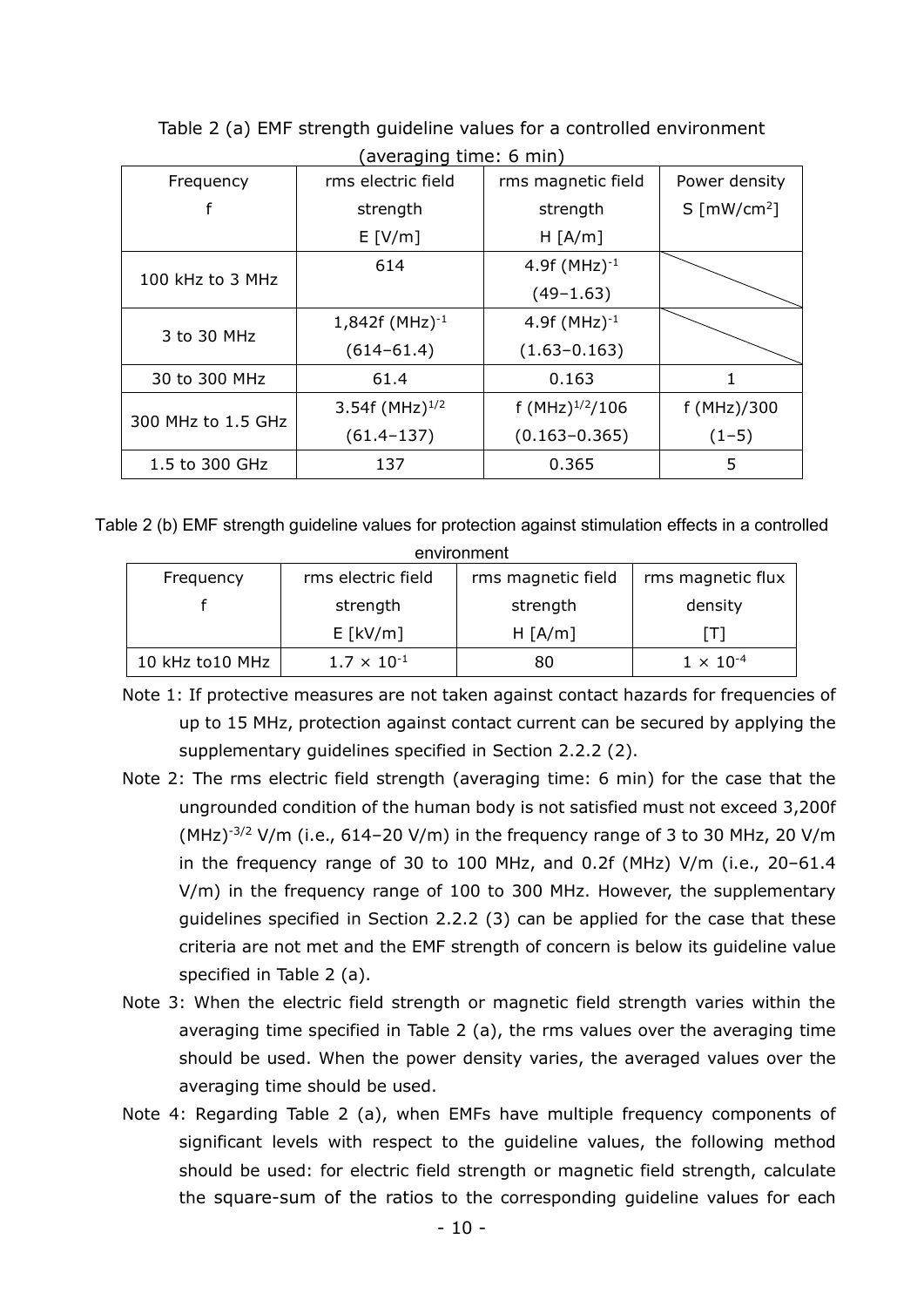frequency component; for power density, calculate the sum of the ratios to the corresponding guideline values for each frequency component. The summed value must not exceed 1.

Regarding Table 2 (b), when EMFs have multiple frequency components of significant levels with respect to the guideline values, the following method should be used: for electric field strength, magnetic field strength, and magnetic flux density, calculate either the sum of ratios to the corresponding guideline values for each frequency component; or the weighted average of the ratios to the corresponding guideline values for each frequency component according to the frequency characteristics of the guideline values (see the Appendix). The summed value must not exceed 1.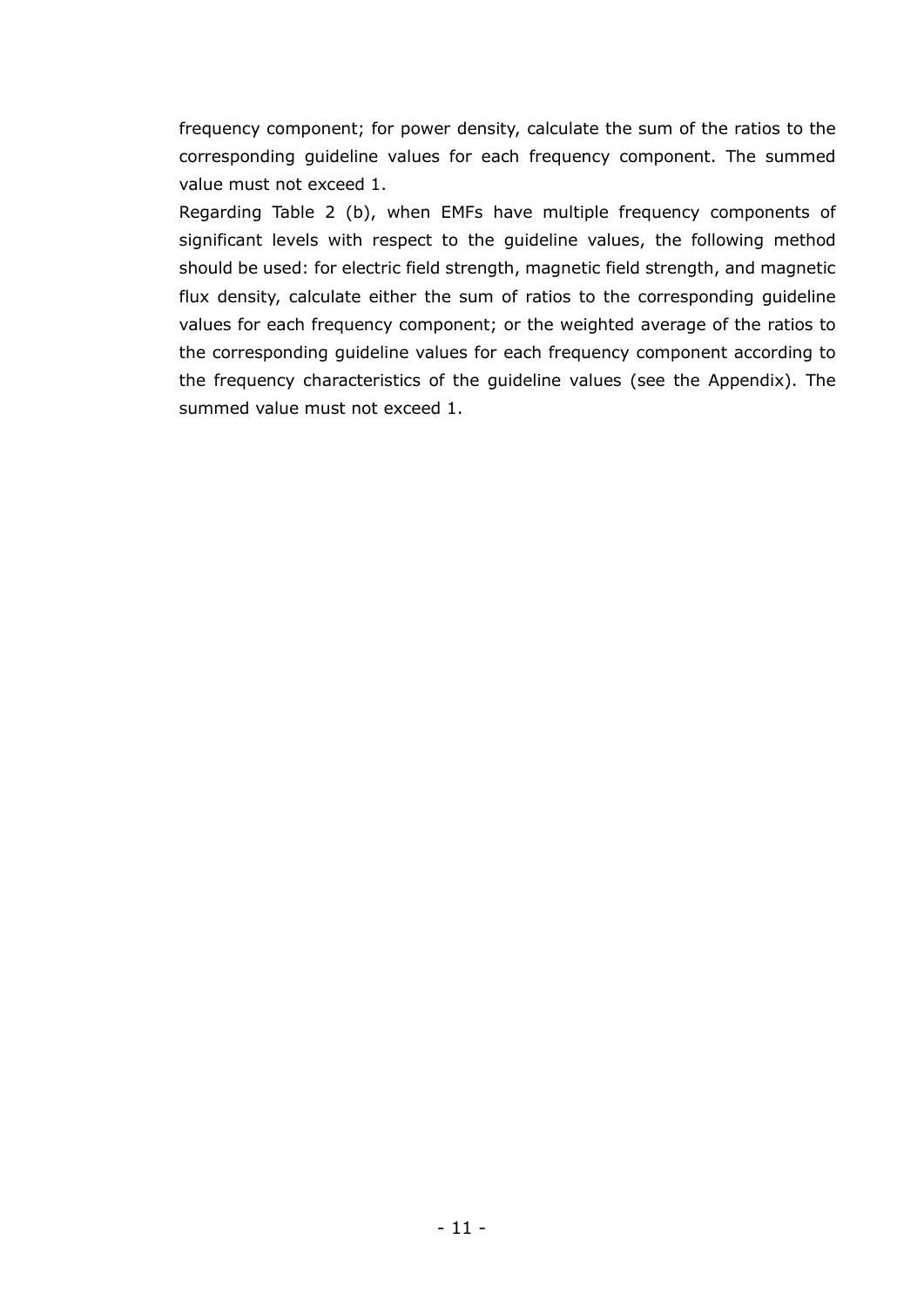

Figure 1 Guideline values for electric field strength (controlled environment)



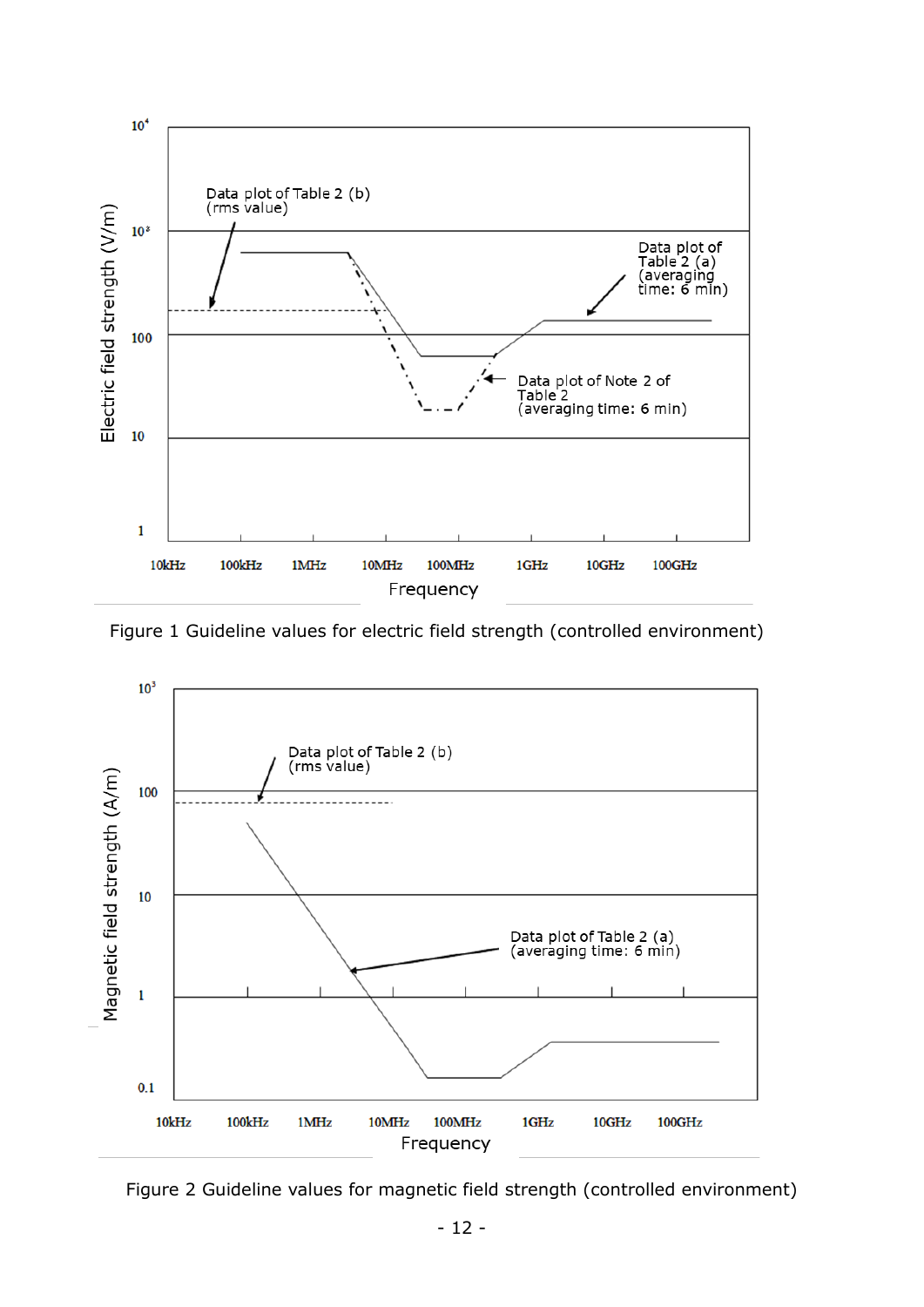# (2) General environment

The EMF strength guideline values applicable to a general environment are listed in Tables 3 (a) and 3 (b). For the frequency range of 100 kHz to 10 MHz, the values in both tables must be satisfied. When a specific part of a space evaluated fails to satisfy any of the guideline values in these tables, the supplementary guidelines specified in Section 2.2.2 (1) should be applied.

Figures 3 and 4 show graphical representations of the guideline values in Tables 3 (a) and 3 (b).

| 1.1111             |                       |                       |                                |  |  |  |
|--------------------|-----------------------|-----------------------|--------------------------------|--|--|--|
| Frequency          | rms electric field    | rms magnetic field    | Power density                  |  |  |  |
| f                  | strength              | strength              | $S \sim \lceil mW/cm^2 \rceil$ |  |  |  |
|                    | E[V/m]                | H [A/m]               |                                |  |  |  |
|                    | 275                   | $2.18f (MHz)^{-1}$    |                                |  |  |  |
| 100 kHz to 3 MHz   |                       | $(21.8 - 0.728)$      |                                |  |  |  |
| 3 to 30 MHz        | 824f (MHz) $^{-1}$    | $2.18f (MHz)^{-1}$    |                                |  |  |  |
|                    | $(275 - 27.5)$        | $(0.728 - 0.0728)$    |                                |  |  |  |
| 30 to 300 MHz      | 27.5                  | 0.0728                | 0.2                            |  |  |  |
| 300 MHz to 1.5 GHz | 1.585f (MHz) $^{1/2}$ | f $(MHz)^{1/2}/237.8$ | f (MHz)/1500                   |  |  |  |
|                    | $(27.5 - 61.4)$       | $(0.0728 - 0.163)$    | $(0.2 - 1)$                    |  |  |  |
| 1.5 to 300 GHz     | 61.4                  | 0.163                 |                                |  |  |  |

Table 3 (a) EMF strength guideline values for a general environment (Averaging time: 6 min)

Table 3 (b) EMF strength guideline values used for protection against stimulation effects in a general environment

| Frequency        | rms electric field   | rms magnetic field | rms magnetic flux    |  |
|------------------|----------------------|--------------------|----------------------|--|
|                  | strength             | strength           | density              |  |
|                  | [kV/m]               | [A/m]              |                      |  |
| 10 kHz to 10 MHz | $8.3 \times 10^{-2}$ |                    | $2.7 \times 10^{-5}$ |  |

Note 1: In case protective measures are not taken against contact hazards for frequencies of up to 15 MHz, protection against contact current can be secured by applying the supplementary guidelines specified in Section 2.2.2 (2).

Note 2: The rms electric field strength (averaging time:6 min) for the case that the ungrounded condition of the human body is not satisfied must not exceed 1,430f (MHz) $-3/2$  V/m (i.e., 275-9 V/m) in the frequency range of 3 to 30 MHz, 9 V/m in the frequency range of 30 to 100 MHz, and 0.09f (MHz) V/m (i.e., 9–27 V/m) in the frequency range of 100 to 300 MHz. However, the supplementary guidelines specified in Section 2.2.2 (3) can be applied for the case that these criteria are not met and the EMF strength of concern is below its guideline value specified in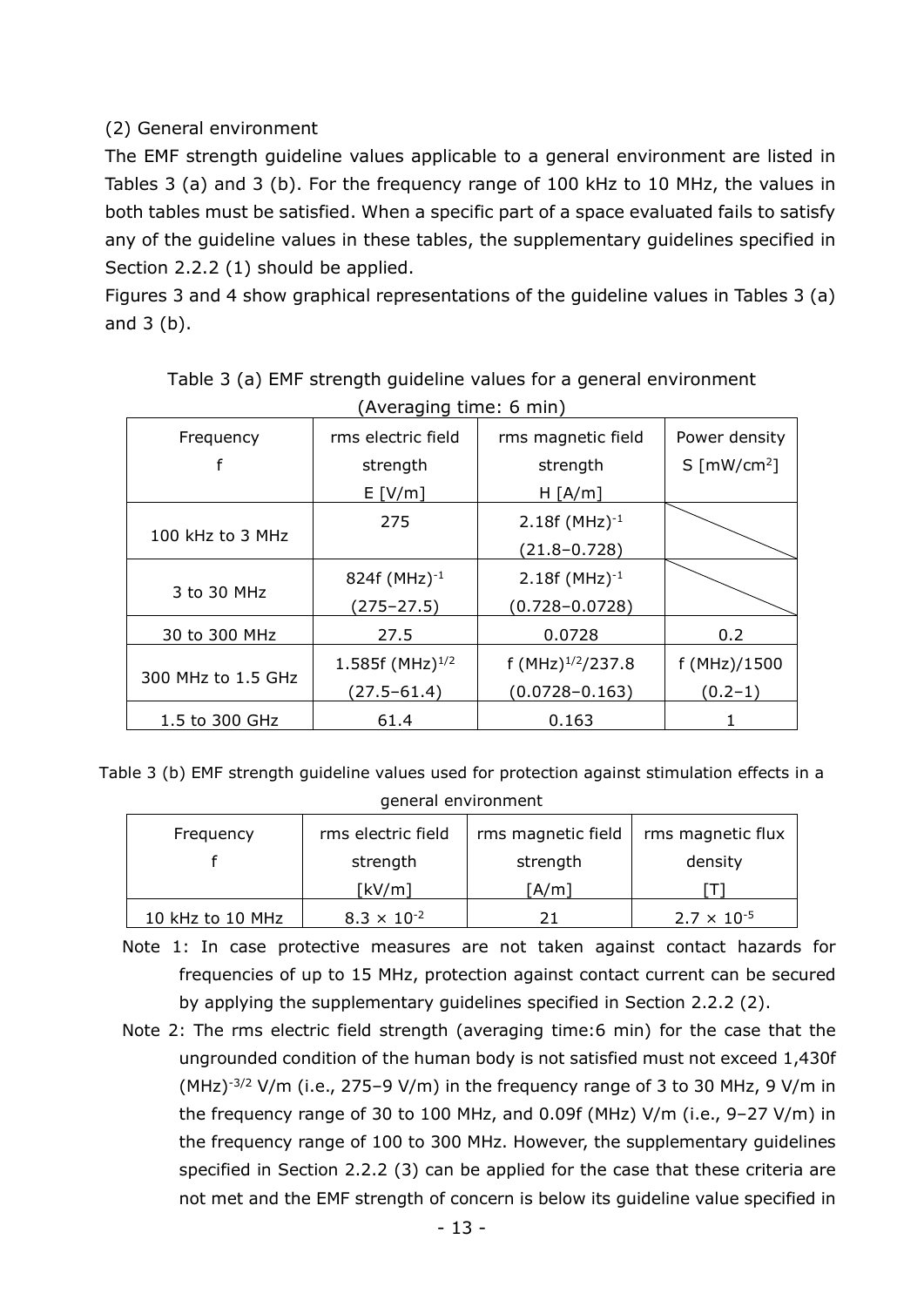Table  $3$  (a).

- Note 3: When the electric field strength or magnetic field strength varies within the averaging time specified in Table 3 (a), the rms values over the averaging time should be used. When the power density varies, the averaged values over the averaging time should be used.
- Note 4: Regarding Table 3 (a), when EMFs have multiple frequency components of significant levels with respect to the guideline values, the following method should be used: for electric field strength or magnetic field strength, calculate the square-sum of the ratios of the strength to the corresponding guideline values for each frequency component; for power density, calculate the sum of the ratios to the corresponding guideline values for each frequency component. The summed value must not exceed 1.

Regarding Table 3 (b), when EMFs have multiple frequency components of significant levels with respect to the guideline values, the following method should be used: for electric field strength, magnetic field strength, and magnetic flux density, either calculate the sum of ratios to the corresponding guideline values for each frequency component or calculate the weighted average of the ratios to the corresponding guideline values for each frequency component according to the frequency characteristics of the guideline values (see the Appendix). The summed value must not exceed 1.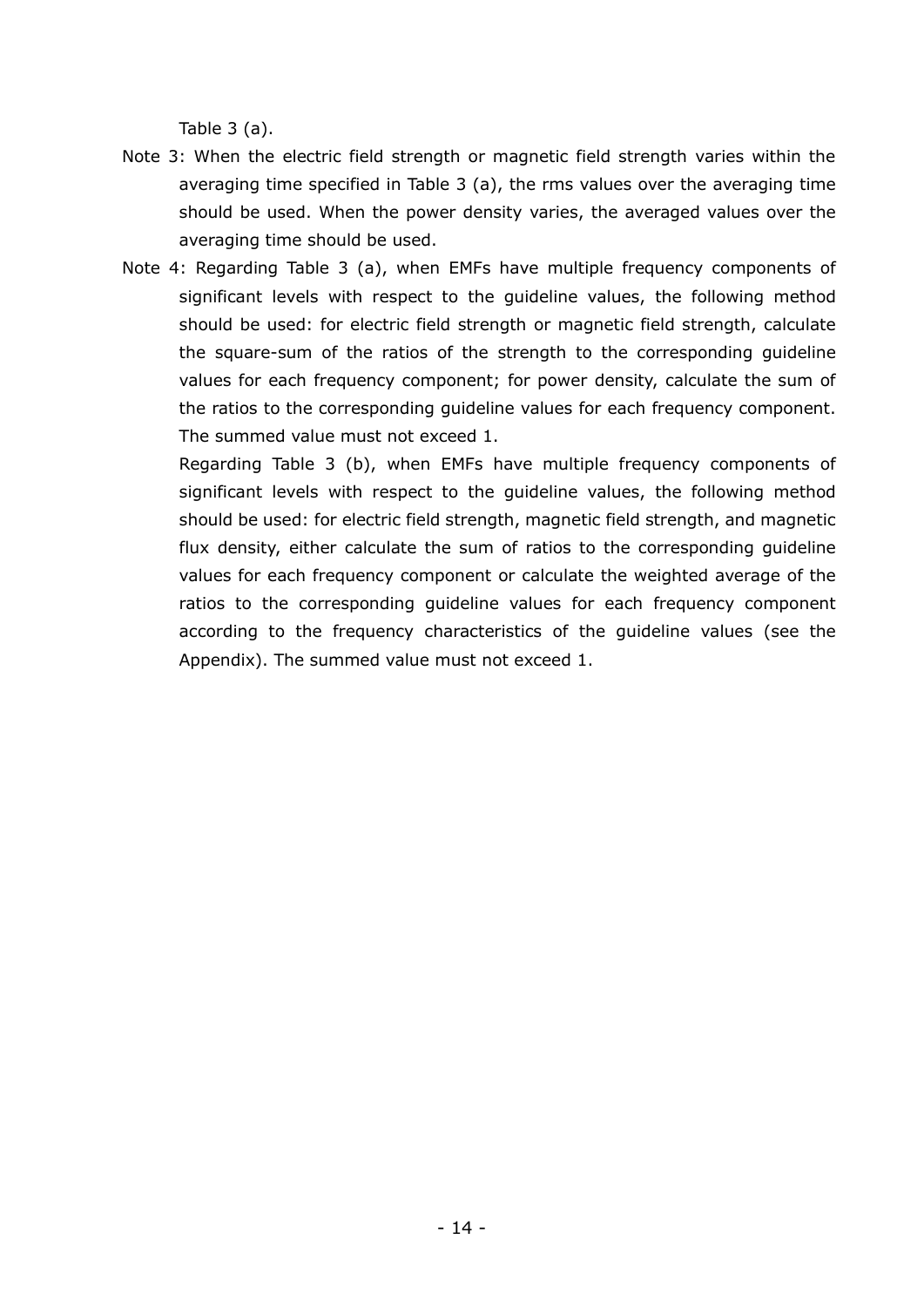

Figure 3 Guideline values for electric field strength (general environment)

![](_page_15_Figure_2.jpeg)

Figure 4 Guideline values for magnetic field strength (general environment)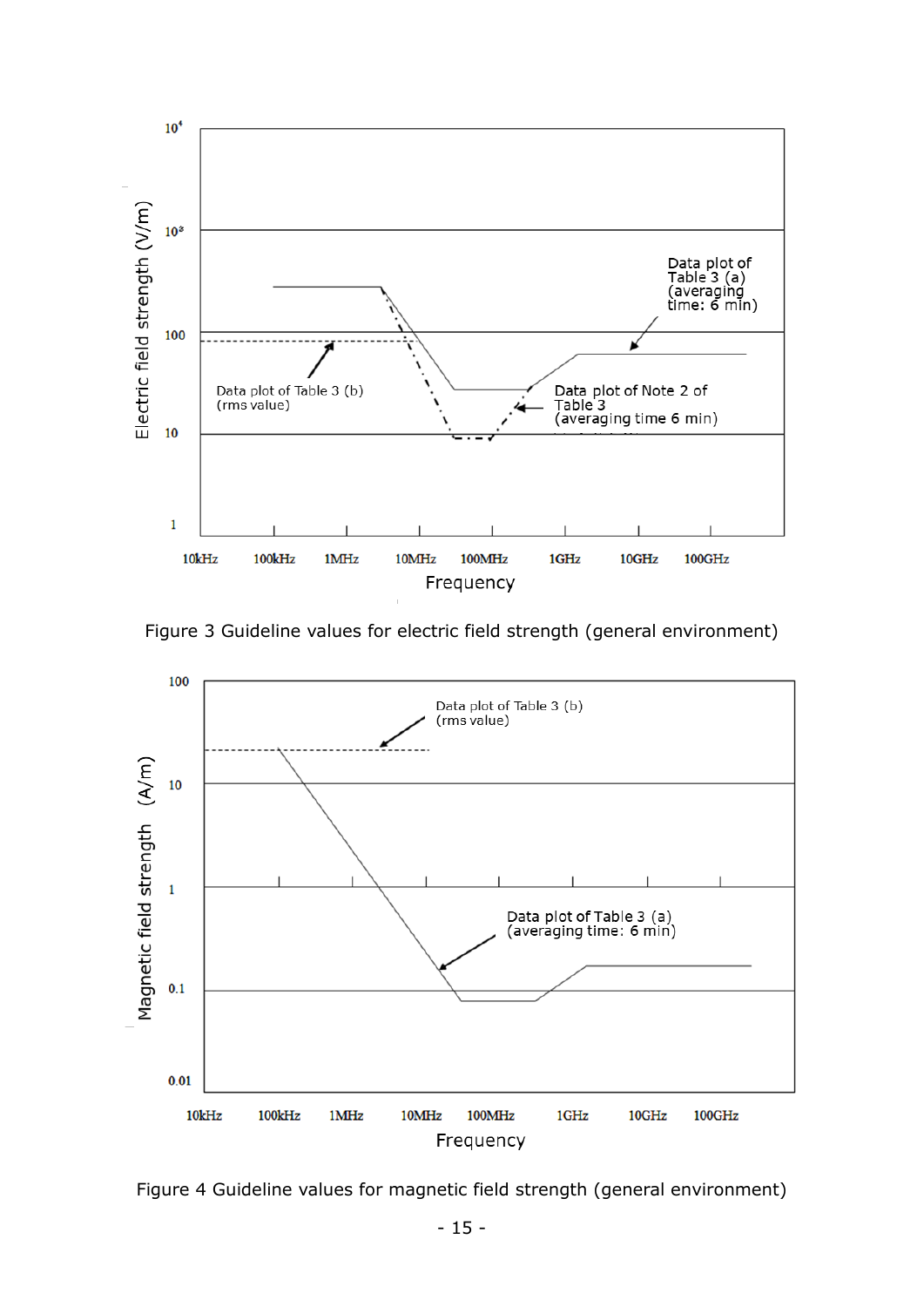#### <span id="page-16-0"></span>**2.2.2 Supplementary guidelines**

These guidelines are to be used when the EMF strength guidelines alone cannot demonstrate compliance with the RRPG to perform a more detailed evaluation by focusing on the conditions in which the human body is exposed to EMFs and biological effects to be considered.

(1) Guidelines for human body exposure to non-uniform or localized EMFs

When all the conditions described in Table 4-1 for the frequency range of concern are satisfied, the administrative guidelines are deemed to be satisfied. When the frequencies of concern spread across multiple of the frequency ranges described below, specifically  $(i)(b)$ ;  $(ii)(a)$  and  $(b)$ ;  $(iii)(a)$  and  $(b)$ ; and  $(iv)(a)$ ,  $(b)$  and  $(c)$ , the following method should be used: for electric field strength or magnetic field strength, calculate the square-sum of the ratios to the corresponding guideline values for each frequency component; for power density, calculate the sum of the ratios to the corresponding guideline values for each frequency component. The summed value must not exceed 1.

Note that special consideration is required for each individual case when a device is used within 20 cm (or 10 cm for frequencies of 300 MHz and above) of the human body. It is desirable to perform an evaluation based on the partial-body absorption guidelines if there is a possibility of exceeding the basic guidelines.

(i)Frequencies up to 300 MHz

(a) Regarding protection against stimulation effects in the frequency range of 10 kHz to 10 MHz, the following requirements must be satisfied: in a space that is at least 20 cm from EMF sources and metallic objects, the spatial average (simple average) of electric field strength or magnetic field strength over the entire space to be occupied by the human body must not exceed the EMF strength guideline values for the corresponding environment (i.e., controlled or general) specified in Tables 2 (b) and 3 (b) in Section 2.2.1. In this case, the EMF strength of localized exposure may exceed the EMF strength guideline values but should not exceed the basic restrictions.

Notes 1 and 4 below Tables 2 and 3 are applicable to the above as well.

(b) Regarding protection against thermal effects in the frequency range of 100 kHz to 300 MHz (EMF strength guideline values with a 6 min averaging time), the following requirements must be satisfied: in a space that is at least 20 cm from EMF sources and metallic objects, the spatial average of the power density distribution (rms value for electric field strength or magnetic field strength) over the entire space occupied by the human body must not exceed the EMF strength guideline values for the corresponding environment (i.e., controlled or general) specified in Tables 2 (a) and 3 (a) in Section 2.2.1.

Notes 1 to 4 below Tables 2 and 3 are applicable to the above as well.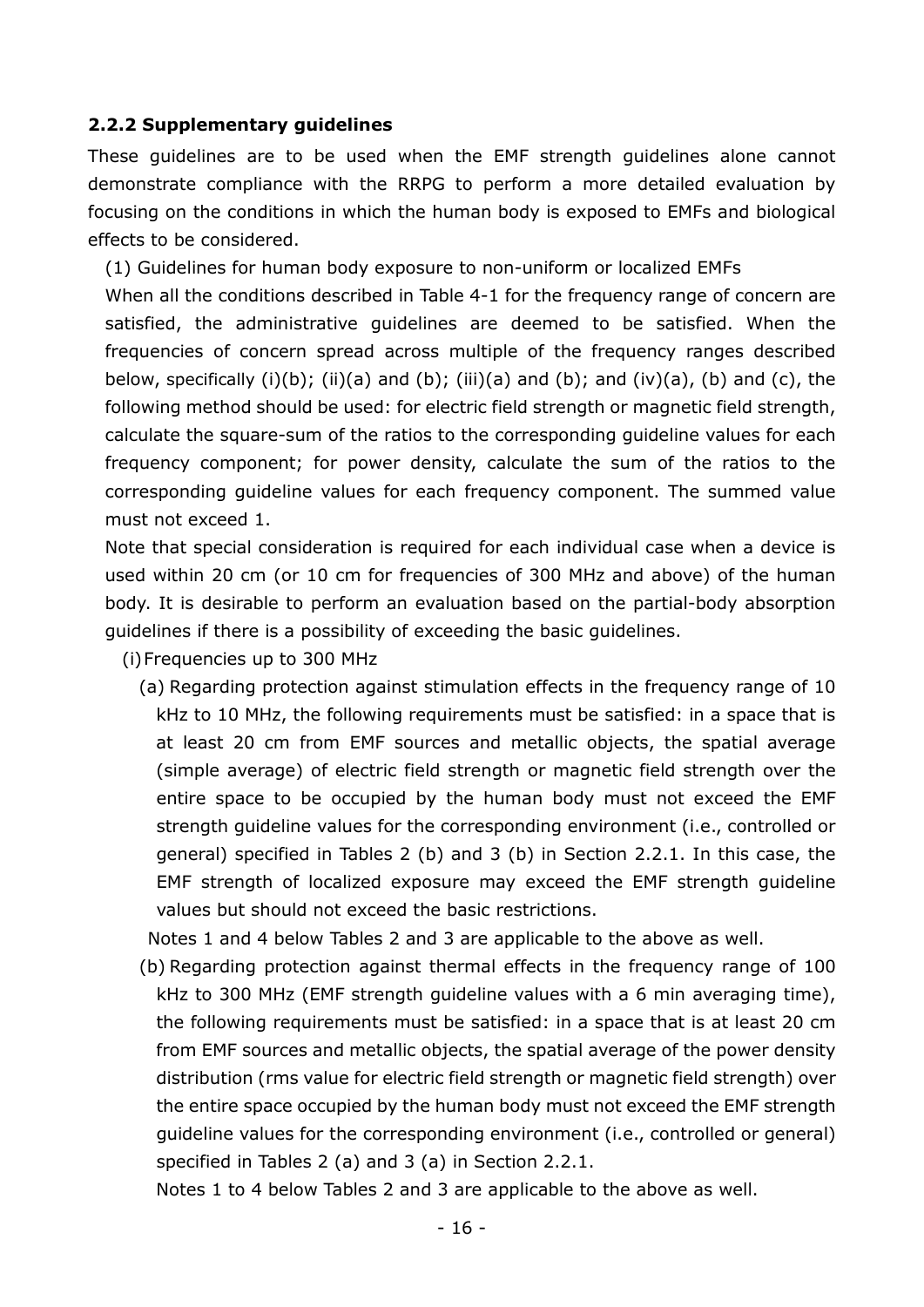- (ii) Frequency range of 300 MHz to 1 GHz
	- (a) In a space that is at least 10 cm from EMF sources and metallic objects, the spatial average of the power density distribution (rms value of electric field strength or magnetic field strength) over the entire space occupied by the human body must not exceed the EMF strength guideline values for the corresponding environment (i.e., controlled or general) specified in Section 2.2.1.

Notes 3 and 4 below Tables 2 and 3 are applicable to the above as well.

(b) The peak spatial power density in a space occupied by a human body, excluding the limbs, must not exceed 20 mW/cm<sup>2</sup> (averaging time: 6 min) for a controlled environment or 4 mW/cm<sup>2</sup> (averaging time: 6 min) for a general environment. Note that this is applicable only to a space that is at least 10 cm from EMF sources and metallic objects.

Notes 3 and 4 below Tables 2 and 3 are to the above as well.

(iii)Frequency range of 1 to 3 GHz

(a) In a space that is at least 10 cm from EMF sources and metallic objects, the spatial average of the power density distribution (rms value for electric field strength or magnetic field strength) over the entire space occupied by the human body must not exceed the EMF strength guideline values for the corresponding environment (i.e., controlled or general) specified in Section 2.2.1.

Notes 3 and 4 below Tables 2 and 3 are applicable to the above as well.

(b) The peak spatial power density in a space occupied by a human body, excluding the limbs, must not exceed 20 mW/cm<sup>2</sup> (averaging time: 6 min) for a controlled environment or 4 mW/cm<sup>2</sup> (averaging time: 6 min) for a general environment. Note that this is applicable only to a space that is at least 10 cm from EMF sources and metallic objects.

Notes 3 and 4 below Tables 2 and 3 are to the above as well.

- (c) The peak spatial power density incident to the head must not exceed 10 mW/cm<sup>2</sup> (averaging time: 6 min) for a controlled environment or 2 mW/cm<sup>2</sup> (averaging time: 6 min) for a general environment. Note that this is applicable only to a space that is at least 10 cm from EMF sources and metallic objects. Notes 3 and 4 below Tables 2 and 3 are applicable to the above as well.
- (iv)Frequencies of 3 GHz and above
	- (a) In a space that is at least 10 cm from EMF sources and metallic objects, the spatial average of the power density distribution (rms value for electric field strength or magnetic field strength) over the entire space occupied by the human body must not exceed the EMF strength guideline values for the corresponding environment (i.e., controlled or general) specified in Section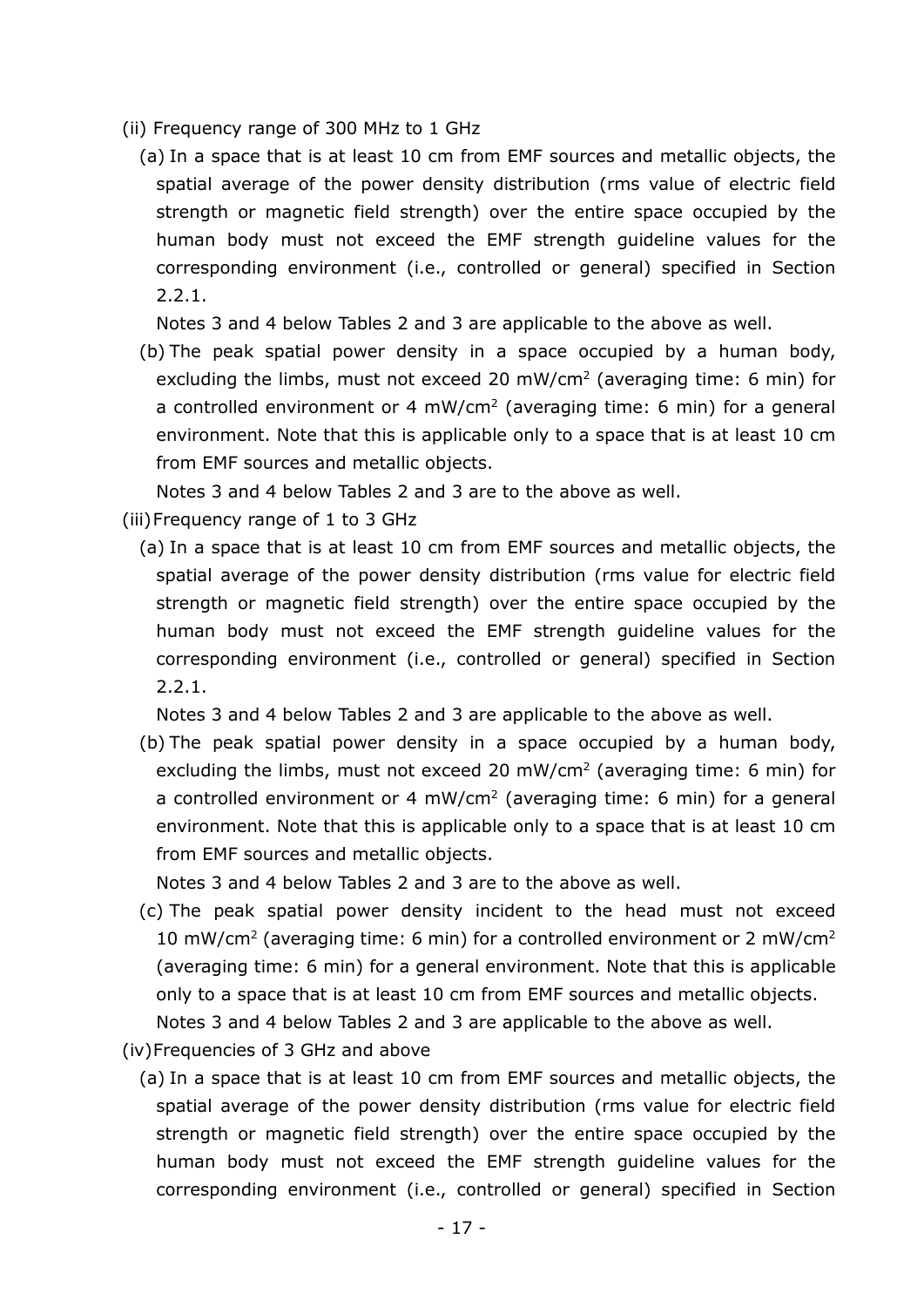2.2.1.

Notes 3 and 4 below Tables 2 and 3 are applicable to the above as well.

(b) In a space that is at least 10 cm from EMF sources and metallic objects, the peak spatial power density incident to the surface of the body must not exceed 50 mW/cm<sup>2</sup> (averaging time: 6 min) for a controlled environment or 10 mW/cm<sup>2</sup> (averaging time: 6 min) for a general environment.

Notes 3 and 4 below Tables 2 and 3 are applicable to the above as well.

(c) In a space that is at least 10 cm from EMF sources and metallic objects, the power density incident to the eye must not exceed 10 mW/cm2 (averaging time: 6 min) for a controlled environment or 2 mW/cm2 (averaging time: 6 min) for a general environment.

Notes 3 and 4 below Tables 2 and 3 are applicable to the above as well. All the supplementary guidelines described above are summarized in Table 4-1.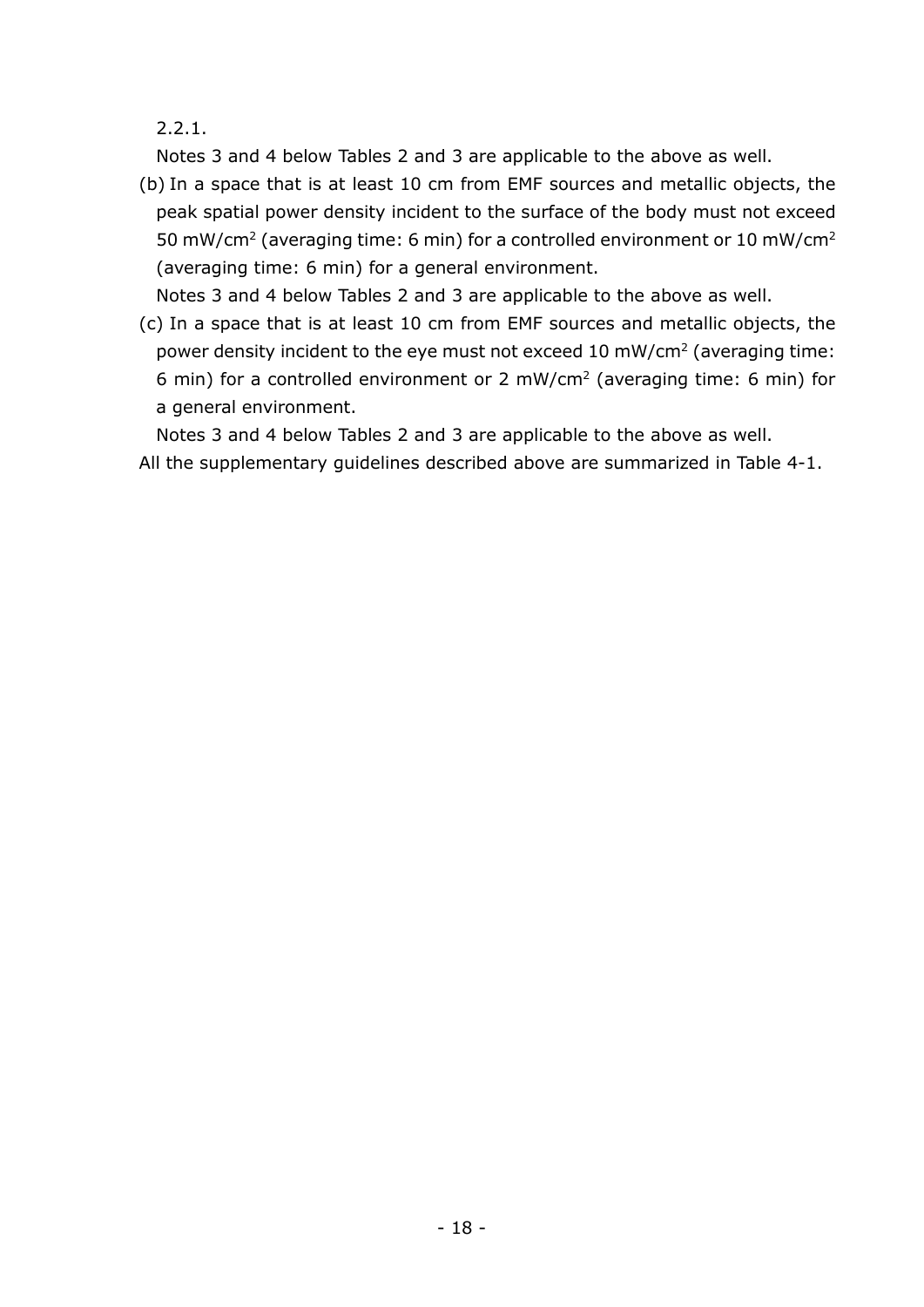|                     | 10 to                                                                  | 100 kHz to                                | 10 to 300  | 300 MHz | $1$ to                                    | 3 to                  |
|---------------------|------------------------------------------------------------------------|-------------------------------------------|------------|---------|-------------------------------------------|-----------------------|
|                     | 100 kHz                                                                | 10 MHz                                    | <b>MHz</b> | to      | 3 GHz                                     | 300 GHz               |
|                     |                                                                        |                                           |            | 1 GHz   |                                           |                       |
| Simple              |                                                                        | Controlled environment:                   |            |         |                                           |                       |
| average of          |                                                                        | must not exceed the EMF                   |            |         |                                           |                       |
| <b>EMF</b> strength |                                                                        | strength guideline values                 |            |         |                                           |                       |
| (stimulation        |                                                                        | specified in Table 2 (b)                  |            |         |                                           |                       |
| effects)            |                                                                        | (Notes 1 and 4 are also                   |            |         |                                           |                       |
|                     |                                                                        | applicable).                              |            |         |                                           |                       |
|                     |                                                                        | General environment: must                 |            |         |                                           |                       |
|                     |                                                                        | not exceed the EMF                        |            |         |                                           |                       |
|                     |                                                                        | strength guideline values                 |            |         |                                           |                       |
|                     |                                                                        | specified in Table 3 (b)                  |            |         |                                           |                       |
|                     |                                                                        | (Notes 1 and 4 are also                   |            |         |                                           |                       |
|                     |                                                                        | applicable).                              |            |         |                                           |                       |
| Spatial             | Controlled environment: must not exceed the EMF strength guideline     |                                           |            |         |                                           |                       |
| average of          | values specified in Table 2 (a) (Notes 1 to 4 are also applicable).    |                                           |            |         |                                           |                       |
| EMF strength        | General environment: must not exceed the EMF strength guideline values |                                           |            |         |                                           |                       |
| (thermal            | specified in Table 3 (a) (Notes 1 to 4 are also applicable).           |                                           |            |         |                                           |                       |
| effects)            |                                                                        |                                           |            |         |                                           |                       |
|                     |                                                                        |                                           |            |         |                                           | Body surface:         |
|                     |                                                                        |                                           |            |         | Other than limbs:                         | Controlled            |
|                     |                                                                        |                                           |            |         | Controlled environment:                   | environment:          |
|                     |                                                                        |                                           |            |         | 20 $mW/cm2$                               | 50 mW/cm <sup>2</sup> |
|                     |                                                                        |                                           |            |         | General environment:                      | General               |
|                     |                                                                        |                                           |            |         | 4 $mW/cm2$                                | environment:          |
| Peak spatial        |                                                                        |                                           |            |         |                                           | 10 $mW/cm2$           |
| <b>EMF</b> strength |                                                                        |                                           |            |         | Head:                                     | Eye:                  |
|                     |                                                                        |                                           |            |         | Controlled                                | Controlled            |
|                     |                                                                        |                                           |            |         | environment                               | environment:          |
|                     |                                                                        |                                           |            |         | : $10 \text{ mW/cm}^2$                    | 10 $mW/cm2$           |
|                     |                                                                        |                                           |            | General | General                                   |                       |
|                     |                                                                        |                                           |            |         | environment                               | environment:          |
|                     |                                                                        |                                           |            |         | : 2 $mW/cm2$                              | 2 $mW/cm2$            |
| Applicable          |                                                                        | A space that is at least 20 cm from EMF   |            |         | A space that is at least 10 cm from EMF   |                       |
| space               |                                                                        | sources and metallic objects and occupied |            |         | sources and metallic objects and occupied |                       |
|                     |                                                                        | by the human body                         |            |         | by the human body                         |                       |

Table 4-1 Supplementary guidelines for exposure to non-uniform or localized EMFs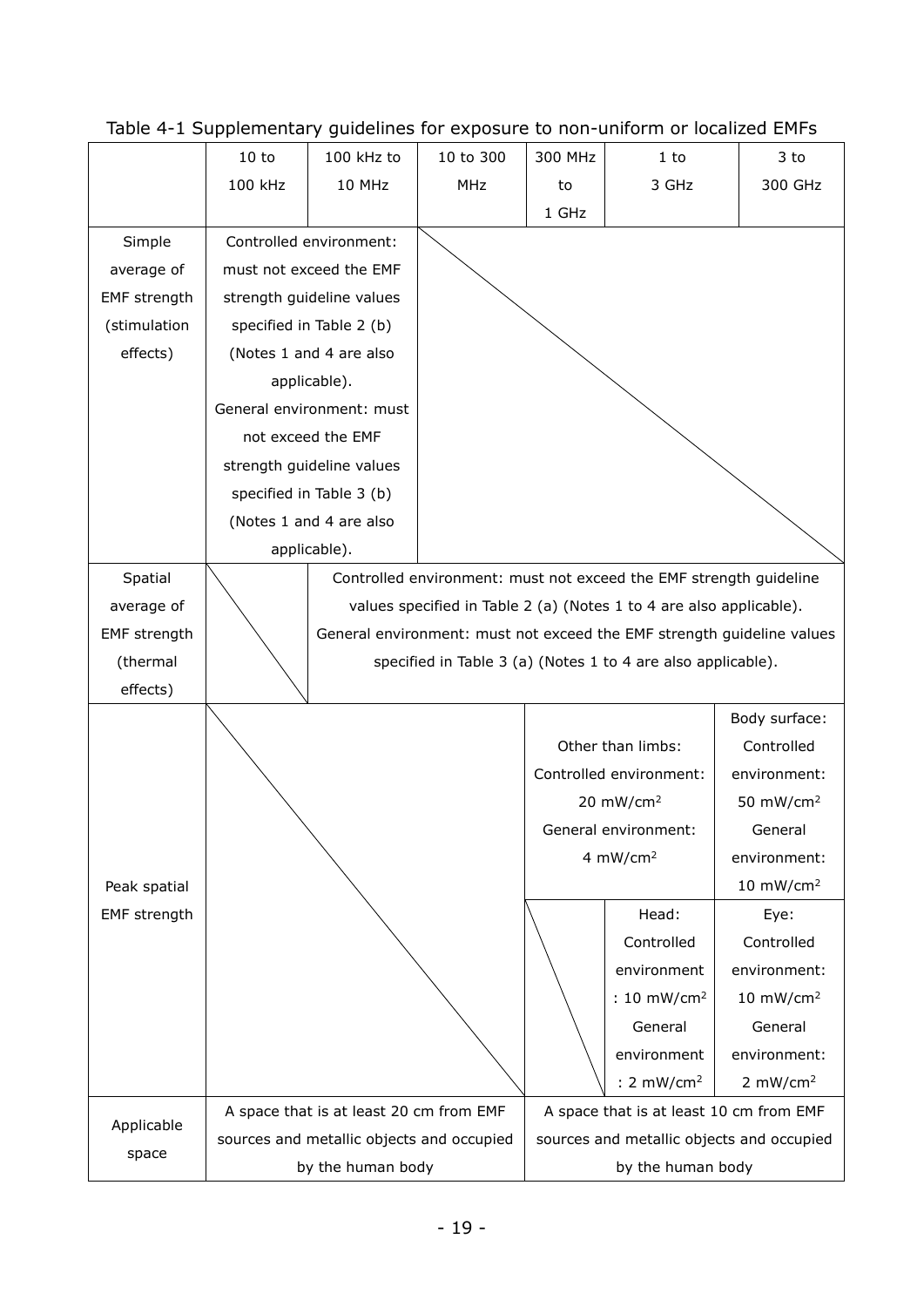(2) Guidelines for contact current

(a) When protective measures are not taken against contact hazards in a controlled environment

- (i) In the frequency range of 10 kHz to 10 MHz, the measured contact current must satisfy the following requirements:
- $\cdot$  Must not exceed 0.4f (kHz) mA (rms value) in the frequency range of 10 to 100 kHz.
- Must not exceed 40 mA (rms value) in the frequency range of 100 kHz to 10 MHz.

When the contact current has multiple frequency components of significant levels with respect to the guideline values, calculate either the sum of the ratios to the corresponding guideline values for each frequency component or the weighted average of the ratios to the corresponding guideline values for each frequency component according to the frequency characteristic of the guideline values (see the Appendix). The summed value must not exceed 1.

- (ii) In the frequency range of 100 kHz to 15 MHz, the measured contact current must not exceed 100 mA (averaging time: 6 min). When the contact current has multiple frequency components of significant levels with respect to the guideline values, calculate the square-sum of the ratios to the corresponding guideline values for each frequency component. The summed value must not exceed 1.
- \*All requirements specified in both (i) and (ii) above must be satisfied in the frequency range of 100 kHz to 10 MHz.

(b) When protective measures are not taken against contact hazards in a general environment

- (i) In the frequency range of 10 kHz to 10 MHz, when induced current is generated in an extremely large ungrounded metallic object or contact current is expected to occur under the influence of a magnetic field, the measured contact current must satisfy the following requirements:
- Must not exceed 0.2f (kHz) mA (rms value) in the frequency range of 10 to 100 kHz.
- Must not exceed 20 mA (rms value) in the frequency range of 100 kHz to 10 MHz.

When the contact current has multiple frequency components of significant levels with respect to the guideline values, calculate either the sum of the ratios to the corresponding guideline values for each frequency component in each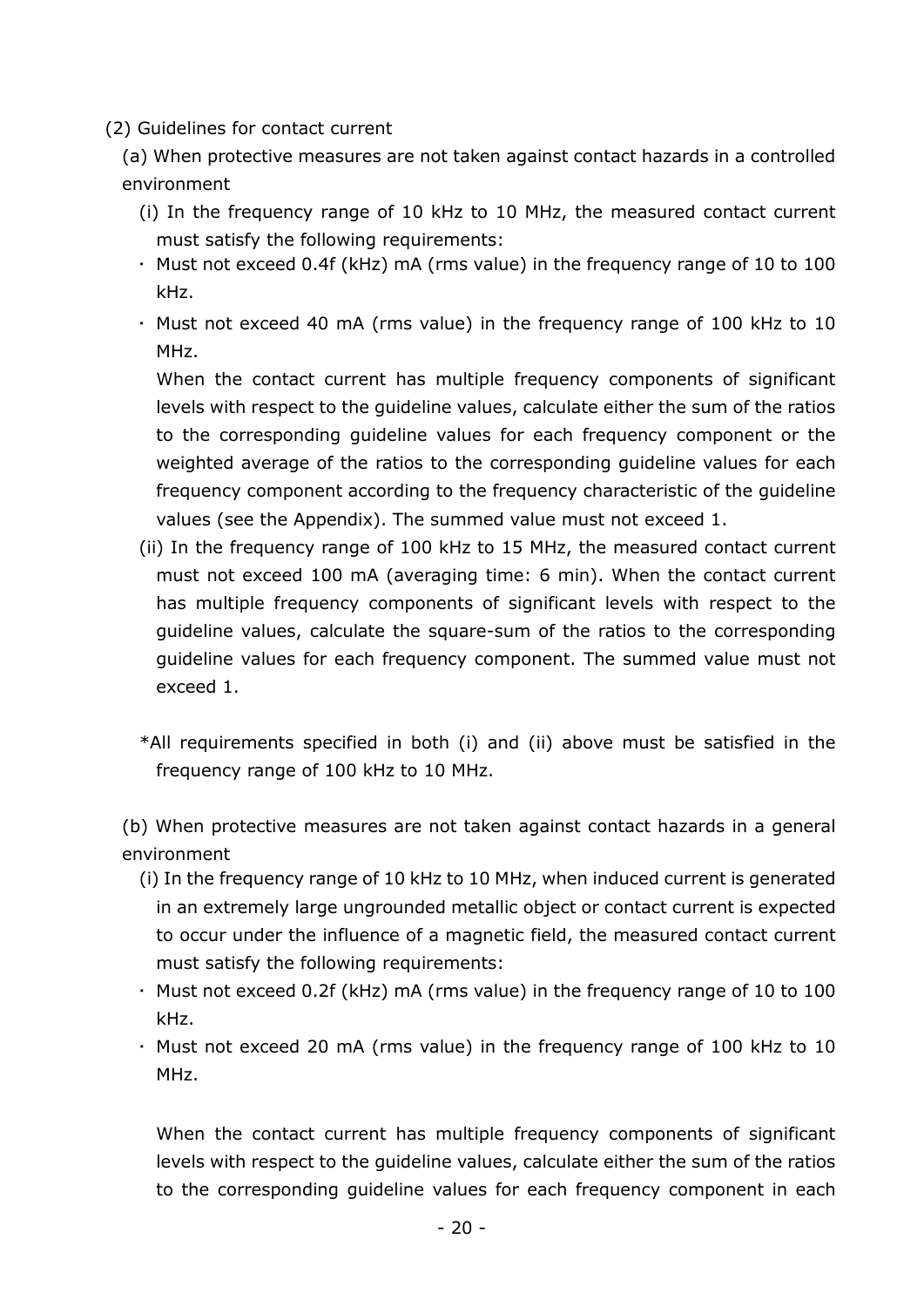frequency range or the weighted average of the ratios to the corresponding guideline values for each frequency component according to the frequency characteristics of the guideline values (see the Appendix). The summed value must not exceed 1.

- (ii) In the frequency range of 100 kHz to 15 MHz, the measured contact current must not exceed 45 mA (averaging time: 6 min). When the contact current has multiple frequency components of significant levels with respect to the guideline values, calculate the square-sum of the ratios to the corresponding guideline values for each frequency component. The summed value must not exceed 1.
- \* All the requirements specified in both (i) and (ii) above must be satisfied in the frequency range of 100 kHz to 10 MHz.

### (3) Guidelines for induced ankle current

(a) When the ungrounded condition is not satisfied in a controlled environment The induced current measured at the ankles in the frequency range of 3 to 300 MHz (averaging time: 6 min) must not exceed 100 mA per ankle.

When the induced ankle current has multiple frequency components of significant levels with respect to the guideline values, calculate the square-sum of the ratios of to the corresponding guideline values for each frequency component. The summed value must not exceed 1.

(b) When the ungrounded condition is not satisfied in a general environment

The induced current measured at the ankles in the frequency range of 3 to 300 MHz (averaging time: 6 min) must not exceed 45 mA per ankle.

When the induced ankle current has multiple frequency components of significant levels with respect to the guideline values, calculate the square-sum of the ratios to the corresponding guideline values for each frequency component. The summed value must not exceed 1.

#### <span id="page-21-0"></span>**2.2.3 Partial-body absorption guidelines**

#### (a) Scope of application

These guidelines are applicable to the frequency range of 100 kHz to 300 GHz.

These guidelines are mainly applicable to small-sized radio devices, such as mobile phone terminals, and they assume that cases where antennas or enclosures of such EMF source devices are used in close proximity to the human body.

Specifically, the guidelines are applied to cases where the distance between the human body and EMF sources (mainly antennas) or metallic objects that contribute to EMF radiation (such as enclosures) is 20 cm or less. In addition, even at greater distances, it can be determined that the basic guidelines are satisfied if any one of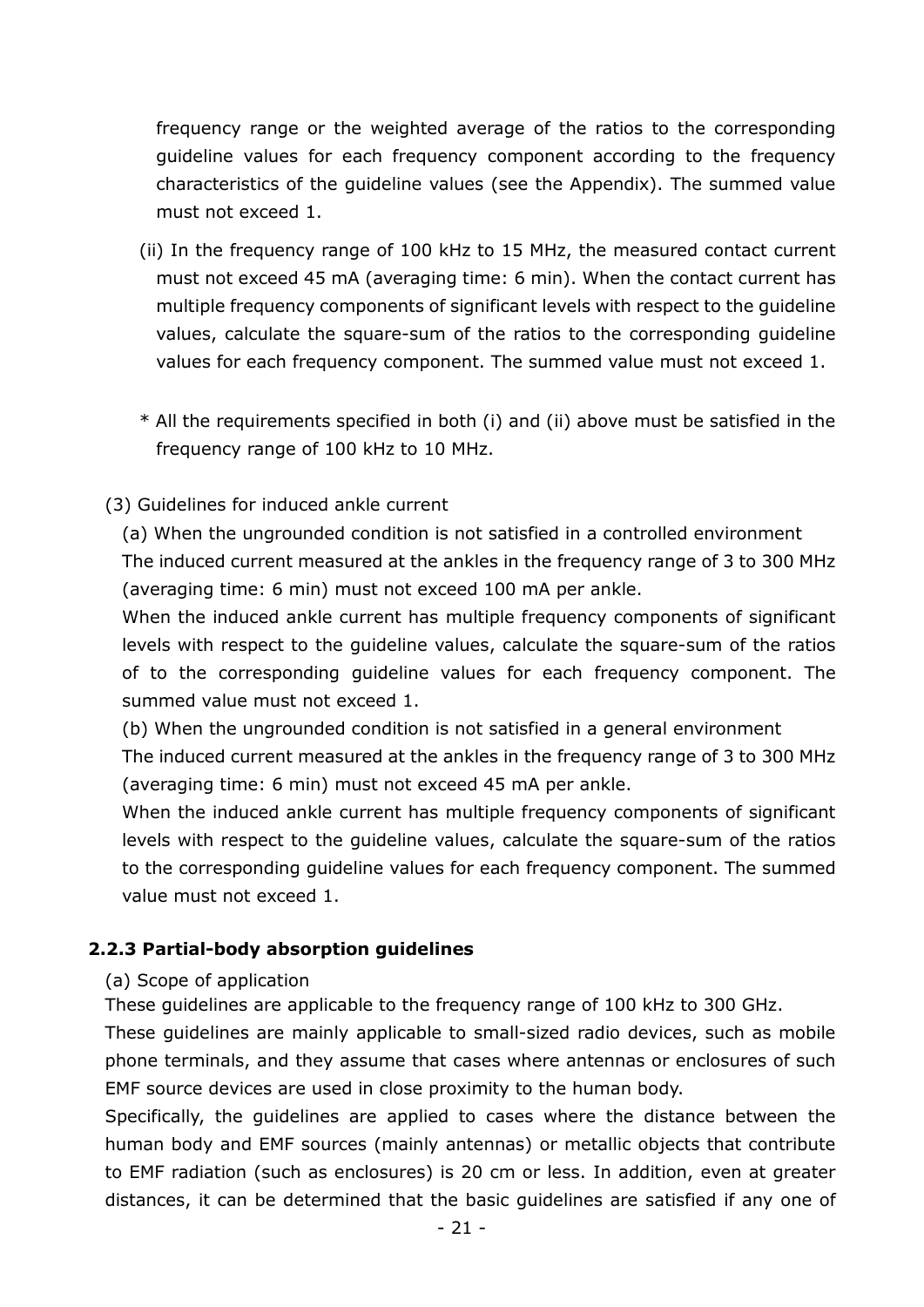the EMF strength guidelines, supplementary guidelines, or partial-body absorption guidelines are met. However, for the frequency range of 300 MHz to 300 GHz, there is no exemption for the application of the EMF strength guidelines or supplementary guidelines at a distance of 10 cm to 20 cm.

For radio stations with an average antenna power of up to 20 mW in the frequency range of 100 kHz to 6 GHz, the guideline values for local SAR are satisfied even if the entire output power of the radio station is absorbed by a small part of the human body, so such evaluation is not required. Similarly, evaluation is not required for radio stations with an average antenna power of up to 100 mW used in a controlled environment.

For radio stations with an average antenna power of up to 8 mW in the frequency range of 6 to 30 GHz, the guideline values of incident power density are satisfied even if the entire output power of the radio station is absorbed by a small part of the human body, so such evaluation is not required. Similarly, evaluation is not required for radio stations with an average antenna power of up to 40 mW used in a controlled environment.

For radio stations with an average antenna power of up to 2 mW in the frequency range of >30 to 300 GHz, the guideline values of incident power density are satisfied even if the entire output power of the radio station is absorbed by a small part of the human body, so such evaluation is not required. Similarly, evaluation is not required for radio stations with an average antenna power of up to 10 mW used in a controlled environment.

#### (b) Controlled environment

All the following requirements must be satisfied:

- [1] The whole-body average SAR averaged over any 6 min period must not exceed 0.4 W/kg.
- [2] At frequencies of up to 6 GHz, the local SAR averaged over any 10 g of tissue (averaging time: 6 min) must not exceed 10 W/kg (20 W/kg for limbs).
- [3] In the frequency range of 6 to 30 GHz, the incident power density averaged over any 4  $\text{cm}^2$  of body surface (in any space to be occupied by the human body) (averaging time: 6 min) must not exceed 10 mW/cm2.
- [4] In the frequency range of >30 to 300 GHz, the incident power density averaged over any 1  $\text{cm}^2$  of body surface (in any space to be occupied by the human body) (averaging time: 6 min) must not exceed 10 mW/cm2.
- [5] For simultaneous exposure to radio waves with multiple frequency components, the summed value of the ratios to the corresponding guideline values for each frequency component in [2], [3], and [4] above must not exceed 1.
- [6] If protective measures are not taken against contact hazards, the contact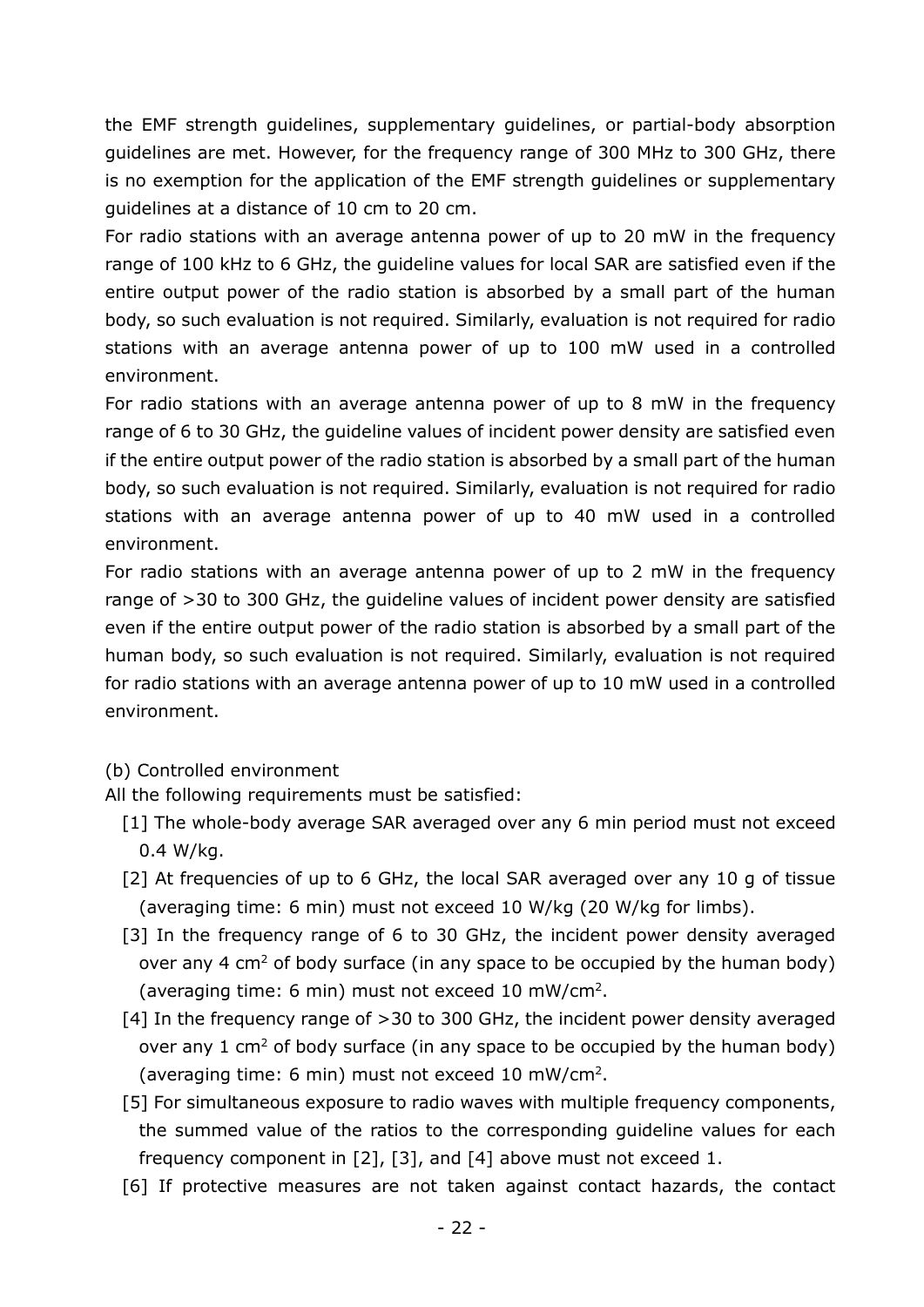current (rms value) must not exceed 40 mA in the frequency range of 100 kHz to 10 MHz, and the contact current (averaging time: 6 min) must not exceed 100 mA in the frequency range of 100 kHz to 100 MHz.

When the contact current has multiple frequency components of significant levels with respect to the guideline values, for the frequency range of 100 kHz to 10 MHz, calculate either the sum of the ratios to the corresponding guideline values (40 mA in rms value) for each frequency component or the weighted average of the ratios to the corresponding guideline values for each frequency component according to the frequency characteristics of the guideline values. The summed value must not exceed 1. In addition, for the frequency range of 100 kHz to 100 MHz, calculate the square-sum of the ratios to the corresponding guideline values (100 mA, averaging time: 6 min) for each frequency component. The summed value must not exceed 1.

[7] The internal electric field strength must not exceed 2.7  $\times$  10<sup>-4</sup>  $\times$  f(Hz) V/m in the frequency range of 100 kHz to 10 MHz.

When the internal electric fields have multiple frequency components of significant levels with respect to the guideline values, calculate either the sum of the ratios to the corresponding guideline values for each frequency component or the weighted average of the ratios to the corresponding guideline value for each frequency component according to the frequency characteristics of the guideline values (see the Appendix). The summed value must not exceed 1.

Note that radio stations with frequencies of 100 MHz and above are exempt from the evaluation of contact current specified in [6] above. Similarly, radio stations with frequencies of 10 MHz and above are exempt from the evaluation of internal electric field strength specified in [7] above.

(c) General environment

All the following requirements must be satisfied:

- [1] The whole-body average SAR averaged over any 6 min period must not exceed 0.08 W/kg.
- [2] For frequencies of up to 6 GHz, the local SAR averaged over any 10 g of tissue (averaging time: 6 min) must not exceed 2 W/kg (4 W/kg for limbs).
- [3] In the frequency range of 6 to 30 GHz, the incident power density averaged over any 4  $\text{cm}^2$  of body surface (in any space to be occupied by the human body) (averaging time: 6 min) must not exceed 2 mW/cm2.
- [4] In the frequency range of >30 to 300 GHz, the incident power density averaged over any 1 cm<sup>2</sup> of body surface (in any space to be occupied by the human body) (averaging time: 6 min) must not exceed 2 mW/cm2.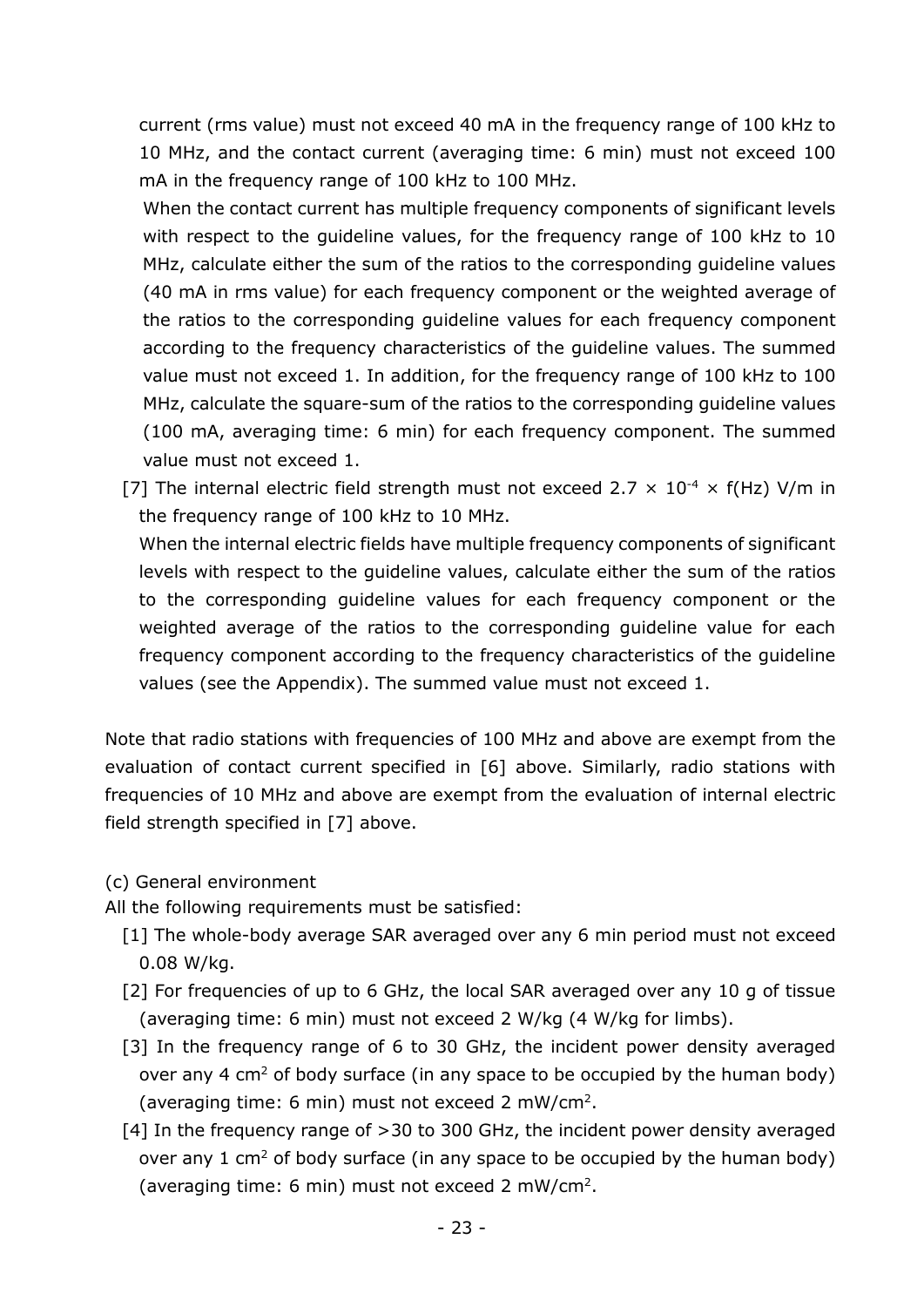- [5] For simultaneous exposure to radio waves with multiple frequency components, the summed value of the ratios to the corresponding guideline values for each frequency component in [2], [3], and [4] above must not exceed 1.
- [6] If protective measures are not taken against contact hazards, the contact current (rms value) must not exceed 20 mA in the frequency range of 100 kHz to 10 MHz, and the contact current (averaging time: 6 min) must not exceed 45 mA in the frequency range of 100 kHz to 100 MHz.

When the contact current has multiple frequency components of significant levels with respect to the guideline values, for the frequency range of 100 kHz to 10 MHz, calculate either the sum of the ratios to the corresponding guideline values (20 mA in rms value) for each frequency component or the weighted average of the ratios to the corresponding guideline values for each frequency component according to the frequency characteristics of the guideline values. The summed value must not exceed 1. In addition, for the frequency range of 100 kHz to 100 MHz, calculate the square-sum of the ratios to the guideline values (45 mA, averaging time: 6 min) for each frequency component. The summed value must not exceed 1.

[7] The internal electric field strength must not exceed  $1.35 \times 10^{-4} \times$  f (Hz) V/m in the frequency range of 100 kHz to 10 MHz.

When the internal electric fields have multiple frequency components of significant levels with respect to the guideline values, calculate either the sum of the ratios to the corresponding guideline values for each frequency component or the weighted average of the ratios to the corresponding guideline values for each frequency component according to the frequency characteristics of the guideline values (see the Appendix). The summed value must not exceed 1.

Note that radio stations with frequencies of 100 MHz and above are exempt from the evaluation of contact current specified in [6] above. Similarly, radio stations with frequencies of 10 MHz and above are exempt from the evaluation of internal electric field strength specified in [7] above.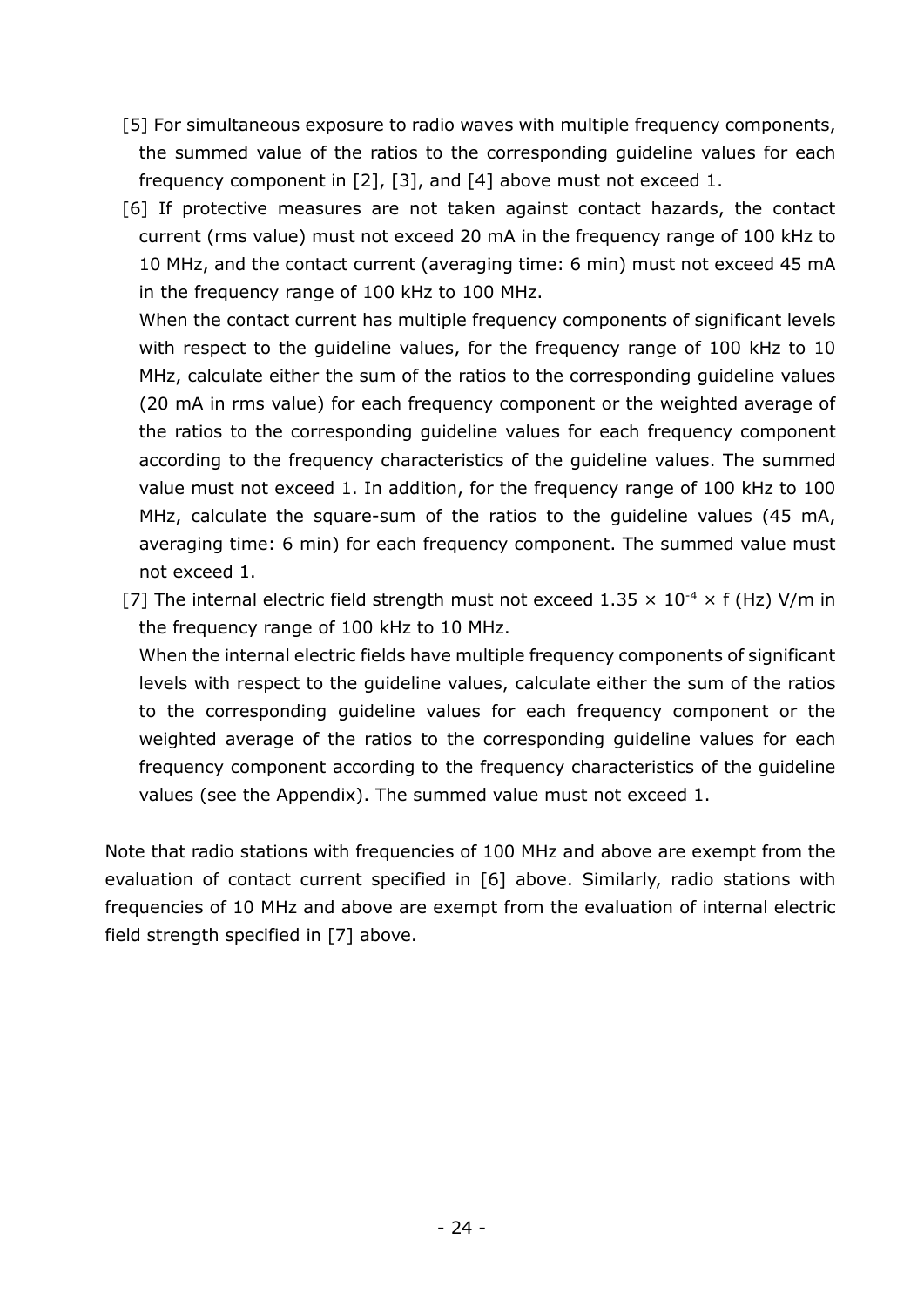# <span id="page-25-0"></span>**2.3 Basic guidelines**

The basic guidelines are listed in Table 5-1 The basic guidelines provide a conceptual basis for the administrative guidelines used to ensure human body protection against thermal effects. At the same time, they provide grounds for judging the possibility of biological effects.

- Table 5-1 Basic guidelines
- 1 The whole-body average SAR averaged over any 6 min period must not exceed 0.4 W/kg.
- 2 (Deleted)
- 3 For the frequency range of 100 kHz to 100 MHz, the current that flows in from outside the human body, such as contact current, must not exceed 100 mA (averaging time: 6 min).
- 4 In addition to the above guidelines, the followings cautions must be considered: (a) Even if the whole-body average SAR averaged over any 6 min period does not exceed 0.4 W/kg, the SAR averaged over any 1 g of tissue (averaging time: 6 min) should not exceed 8 W/kg (25 W/kg for the body surface and limbs).
	- (b) The incident power density to the eye (averaging time: 6 min) must not exceed 10 mW/cm<sup>2</sup> for frequencies of 3 GHz and above.

# <span id="page-25-1"></span>**2.4 Basic restrictions**

The basic restrictions regarding protection of the human body against stimulation effects caused in the low frequency range are listed in Table 5-2. The definition of the term "basic restriction" is "the maximum permissible limit for a physical quantity that directly relates to biological phenomena inside the human body caused by exposure to radiofrequency EMFs that may lead to adverse health effects." The basic restrictions are assumed to be actively evaluated for compliance assessment, while compliance assessment based on the basic guidelines is assumed to be an exceptional alternative only for cases where compliance assessment based on the administrative guidelines is not applicable.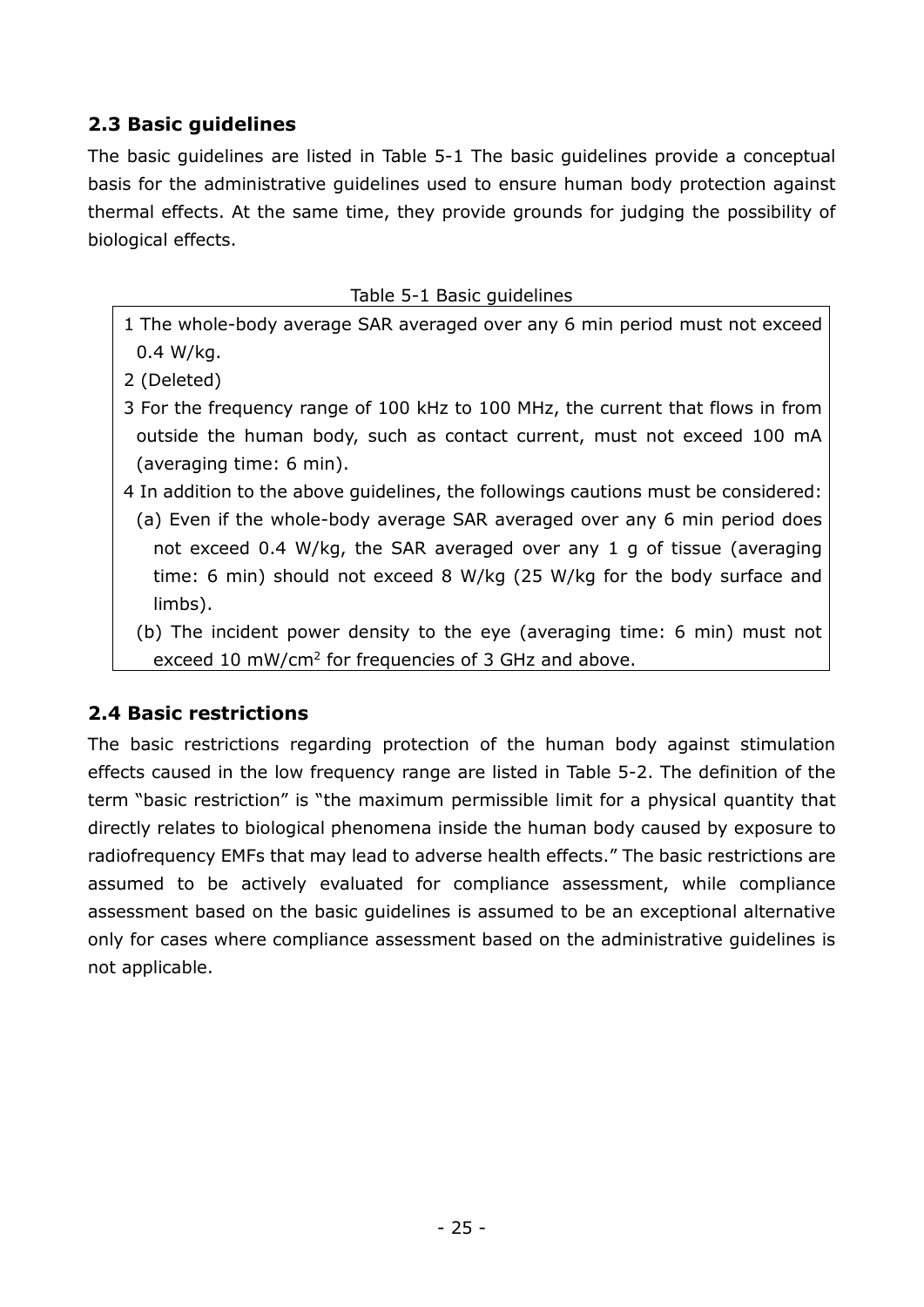|  | Table 5-2 Basic restrictions used for protection |  |  |
|--|--------------------------------------------------|--|--|
|  |                                                  |  |  |

| Exposure                             |                  | Controlled<br>environment           | General<br>environment              |
|--------------------------------------|------------------|-------------------------------------|-------------------------------------|
| characteristics                      | Frequency range  | Internal electric<br>field<br>[V/m] | Internal electric<br>field<br>[V/m] |
| All tissues of the<br>head and torso | 10 kHz to 10 MHz | $2.7 \times 10^{-4} \times f$       | $1.35 \times 10^{-4} \times f$      |

against stimulation effects (rms value)

(Note 1) f represents the frequency (in Hz).

- (Note 2) Guideline values for thermal effects must also be considered for frequencies of 100 kHz and above.
- (Note 3) When EMFs have multiple frequency components of significant levels with respect to the guideline values, the following method should be used: for electric field strength, magnetic field strength, and magnetic flux density, calculate either the sum of ratios to the corresponding guideline values for each frequency component (10 kHz to 10 MHz) or the weighted average of the ratios to the corresponding guideline values for each frequency component according to the frequency characteristics of the guideline values (see the Appendix). The summed value must not exceed 1.

# <span id="page-26-0"></span>**2.5 Notes regarding the RRPG**

# (1) EMF use for medical purposes

When EMFs are used for medical purposes, the exposure of medical staff to them is subject to the application of the RRPG. With regard to patients, application of the RRPG should be judged in consideration of medical benefits, and it is deemed to be outside the scope of application of the guidelines as long as doctors use them with full understanding of their limitations in terms of safety. However, there are cases where special consideration is required; for example, electromagnetic waves that are effective for knee joint treatment are potentially harmful to the eyes. Therefore, the area of exposure to EMFs must be kept at a minimum, and sufficient attention must be paid to leaked EMFs.

(2) Pacemaker wearers

When pacemaker wearers use radio waves, they should follow the instructions of the doctor in charge. The RRPG do not apply to pacemaker wearers.

(3) Metallic implants

Certain cautions must be applied to individuals with metallic implants because there is a possibility of unexpected problems, such as local temperature rise by EMFs, even if they are compliant with the corresponding guidelines.

(4) Wearing metallic items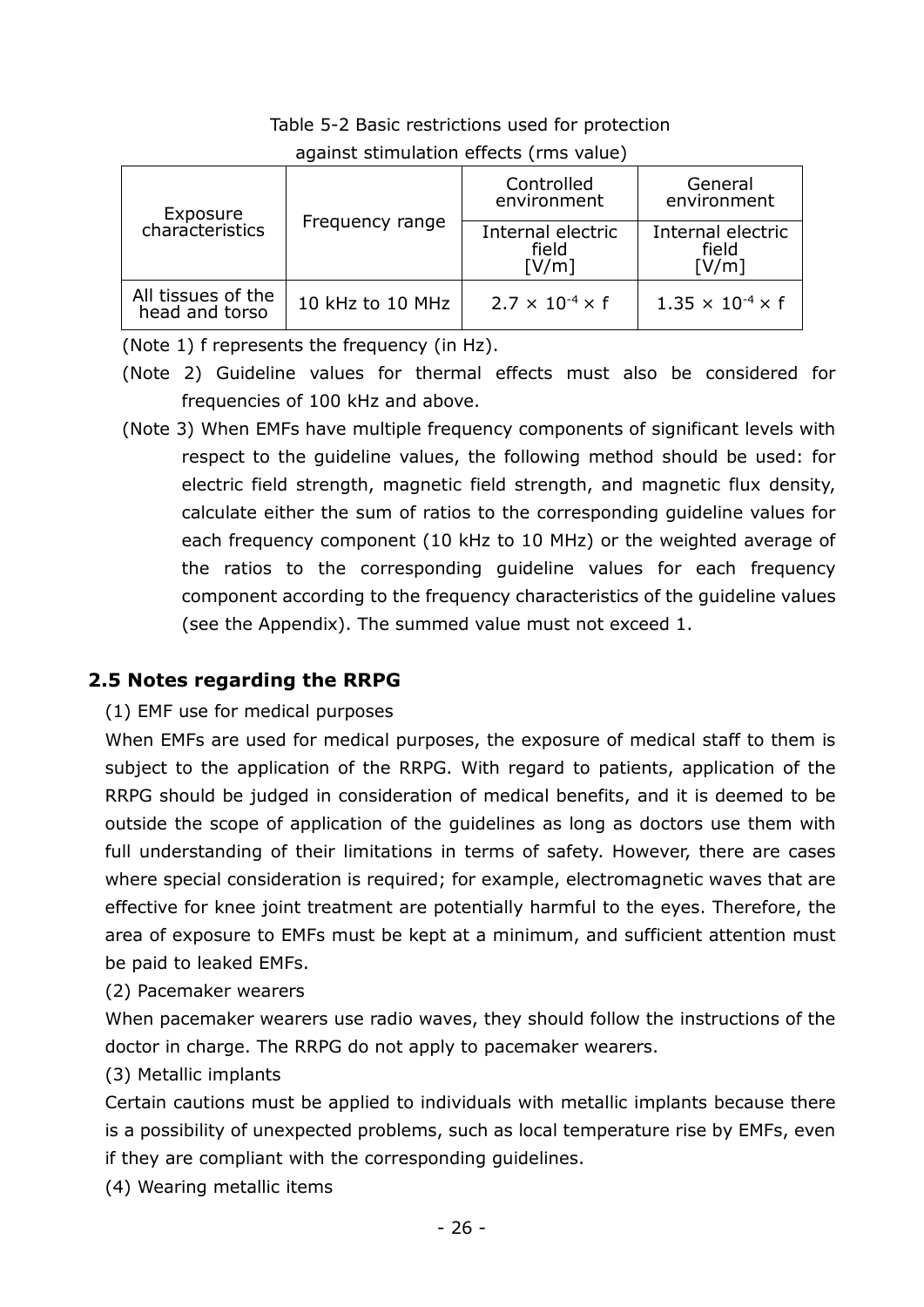Certain cautions must be applied to individuals wearing metallic items on their body, especially when they are near an induction heating furnace or similar device because the metal may generate heat by EMFs, even if they are compliant with the corresponding guidelines.